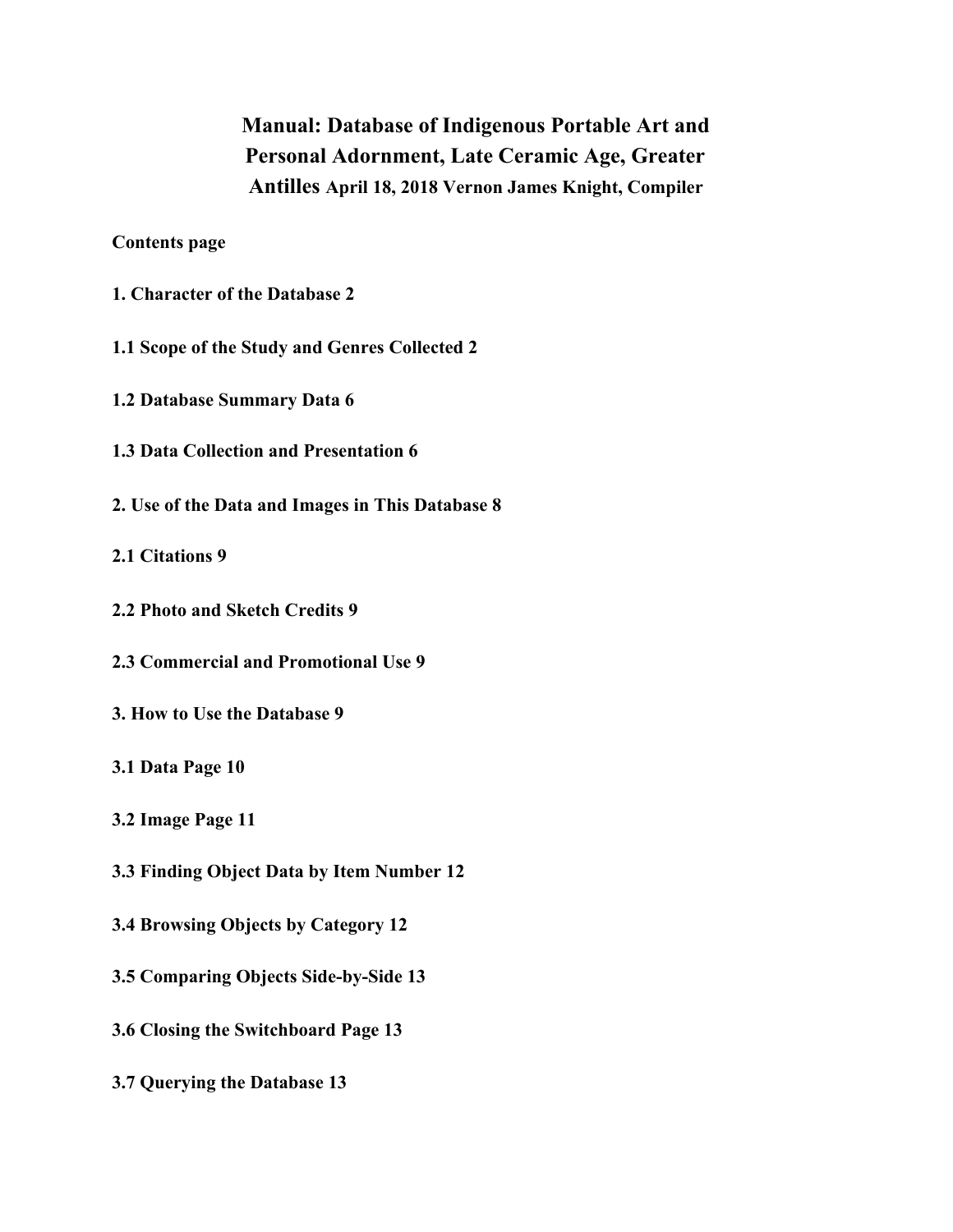#### **4. Acknowledgments 13**

#### **5. Bibliography 18**

1

# **1. Character of the Database**

During the Late Ceramic Age of the Greater Antilles (ca. 800 - 1500 A.D.), indigenous Caribbean peoples engaged in a sophisticated carving tradition in stone, shell, and bone. Particularly well developed were techniques for carving small, delicate objects of hard stone. This mastery resulted in many pieces that I consider to be on a par with some of the finest lapidary work of the ancient Americas.

Small carvings from the Antilles have been studied over more than a century. A number of iconographic studies focus primary on their apparent subject matter, attempting to link the artifacts to mythical and supernatural beings described in the early Spanish chronicles. Fewer studies have addressed the styles in which these subjects are depicted. Nonetheless, there are many such styles evident in the material.

Up to the present, a primary obstacle to the systematic study of these objects is the difficulty of gathering together a sufficient quantity for comparison. Our purpose is to remedy that problem, by gathering together in one place, for academic and educational use, a large quantity of small carvings in stone, bone, and shell from all parts of the Greater Antilles: Cuba, Haiti, the Dominican Republic, Puerto Rico, and Jamaica. Although the Turks and Caicos and the Bahamas are not part of the Greater Antilles, we include them because of their proximity and cultural relationships. We directly examined artifacts from 33 collections in the Caribbean, North America, and Europe. These institutions are listed in the Acknowledgments.

#### **1.1 Scope of the Study and Genres Collected**

Objects traditionally called "amulets" are carved at a small scale, rarely exceeding eight centimeters in maximum length. Their scale suggests that they were not meant for communal use, but were instead personal possessions. Most are drilled for suspension as pendants, although the manner in which they were worn is poorly understood. We still do not know of any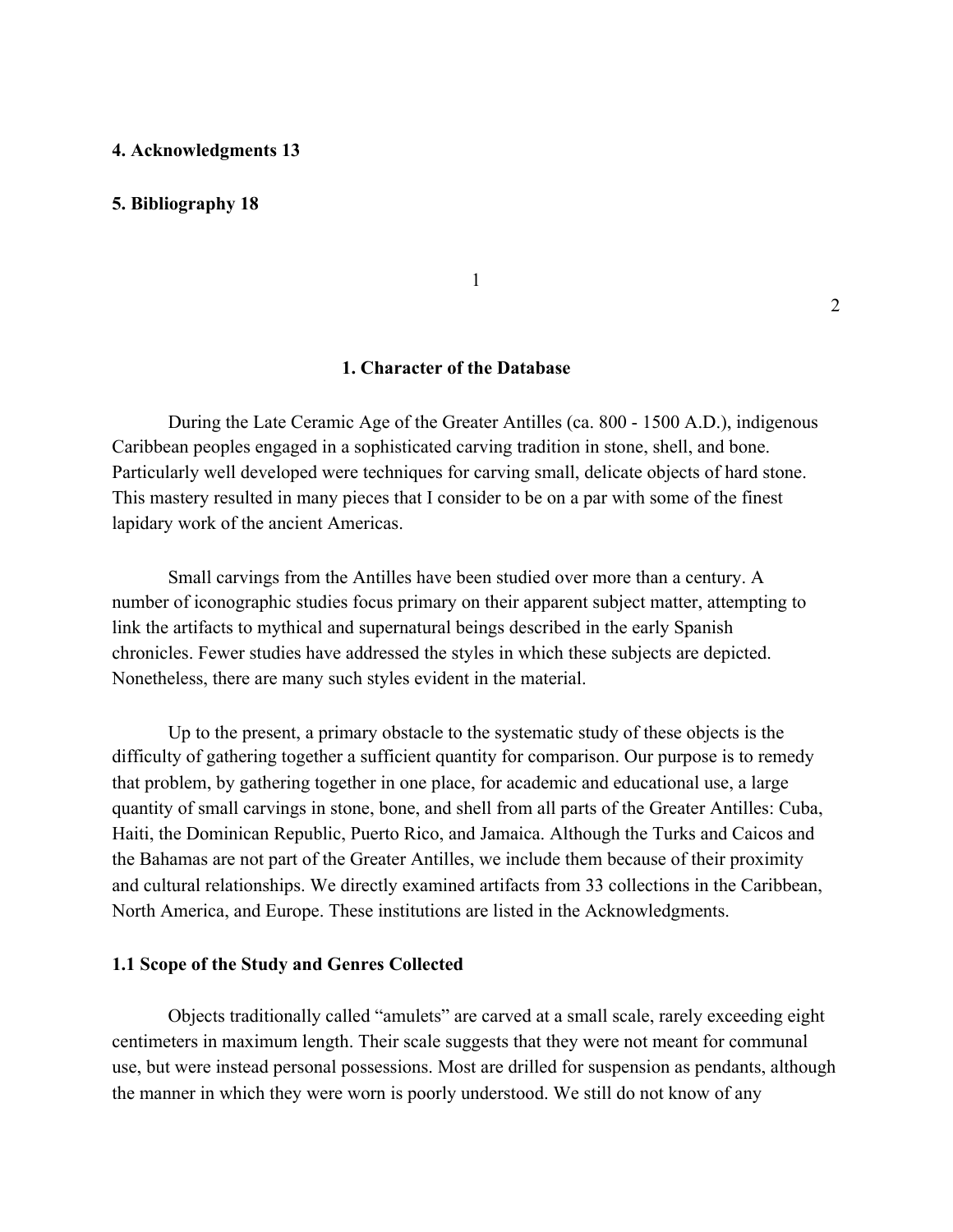well-documented human burials anywhere in the region where such items have been recorded as grave furnishings. A very small number apparently are not pendants, having no evident means of suspension.

Much of this small-scale art is representational. The art depicts a variety of subjects, human and animal, together with hybrids seemingly combining aspects of both. In the data collecting, I placed a special emphasis on locating and recording instances of representational art.

Because many of the small representational objects appear to have been worn on the body, this database is broadened to include other categories of finely crafted objects of personal adornment. Thus, although the central category may be considered anthropomorphic figure pendants ("amulets"), with several hundred examples, I wanted the database to be useful in a more comprehensive sense to those interested in personal

adornment per se. We stopped short of recording stone beads, however, of which many thousands exist in the collections we reviewed.

Further, although objects whose primary purpose was for use in rituals are not generally within the scope of the current project, we decided to include two categories considered apparatus for shamanic practice: the carved handle ends of vomiting spatulas, and spoons made of bone. The rationale for including these two categories that are marginal to our main purpose lies in the desirability of comparing them, stylistically and iconographically, to the carved amulets, as they are contemporaneous and are carved at a comparable scale.

We have collected data in 15 genres and one miscellaneous category, defined as follows:

*Anthropomorphic pendants.* Small, carved pendants, mostly of stone, with primarily anthropomorphic subject matter, or alternatively of hybrid human-animal forms. These are assigned the database prefix IC (*idolillo colgante*). This is, by far, the most common category in the database. Number recorded=413.

*Zoomorphic pendants.* Small carved pendants that have entirely zoomorphic subject matter. These are assigned the database prefix CZ (*colgante zoomorfo*). They are not as common as the anthropomorphic pendants. Number recorded=66.

3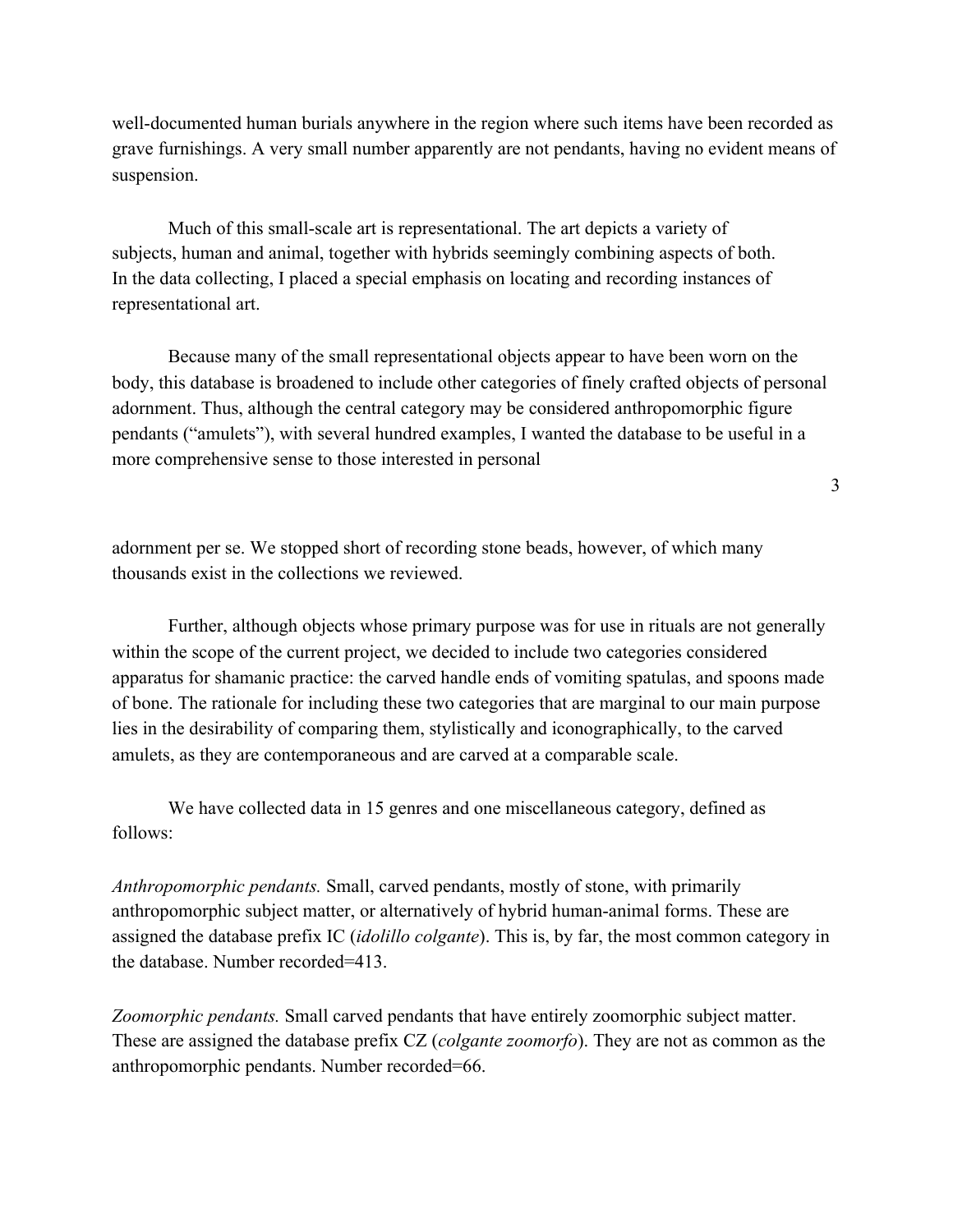*Ring-form representational pendants.* Small pendants having a base form in the shape of a ring or disc, sometimes modified into an ogive. They are usually of shell, but sometimes of stone. Appended to the margins of the base form are zoomorphic or anthropomorphic carvings. They are assigned the database prefix CA (*colgante anillo*). Number recorded=39.

*Tabular shell pendants.* Small pendants of thin, tabular shell, commonly embellished at the outer (frontal) margin with lobes, notches, grooves, and occasional drilled pits. They are perforated transversely at one end. Complete and partial composite necklaces have survived which show that nearly identical multiples of the same tabular form were used side-by-side as necklace components. Those with lobed outlines are representational, but they are strongly schematized. Many hundreds of tabular shell pendants are known. In the larger collections, we did not try to record all examples, but instead a variety of forms large enough for the purposes of an initial survey. They are assigned the database prefix CT (*colgante tabular*). Number recorded=86.

*Projecting centerpiece components of shell necklaces.* A category related to the tabular shell pendants, consisting of the centerpieces of composite necklaces. They are generally of shell, usually carved in the round, and depict a variety of anthropomorphic, or less frequently zoomorphic subjects. Specimens usually have a tabular base or keel, perforated transversely, often lobed and notched like the tabular pendants originally

4

accompanying them on either side. From this keel, a carved figure projects foreward. A puzzling variation on this theme consists of keeled, projecting figures of nearly identical form, but which are not perforated for suspension. We have lumped the latter with the centerpieces for the present. The genre is assigned the database prefix FP (*figura proyectante*). Number recorded=38.

*Columnar pendants.* Presumably necklace components, these are rod-like forms of stone, carved in simple shapes consisting of bulges and flares, sometimes further embellished by incising. They are perforated for suspension in a variety of ways. They are common in the larger Dominican collections. They are assigned the database prefix CC (*colgante columnar*). Number recorded=16.

*Incised olive shell tinklers.* Shell pendants presumed to have been worn in multiples to create a distinctive tinkling sound. They are made from *Oliva reticularis* or similar gastropods, with the apex removed and a horizontal notch cut through the base for suspension. They are, more often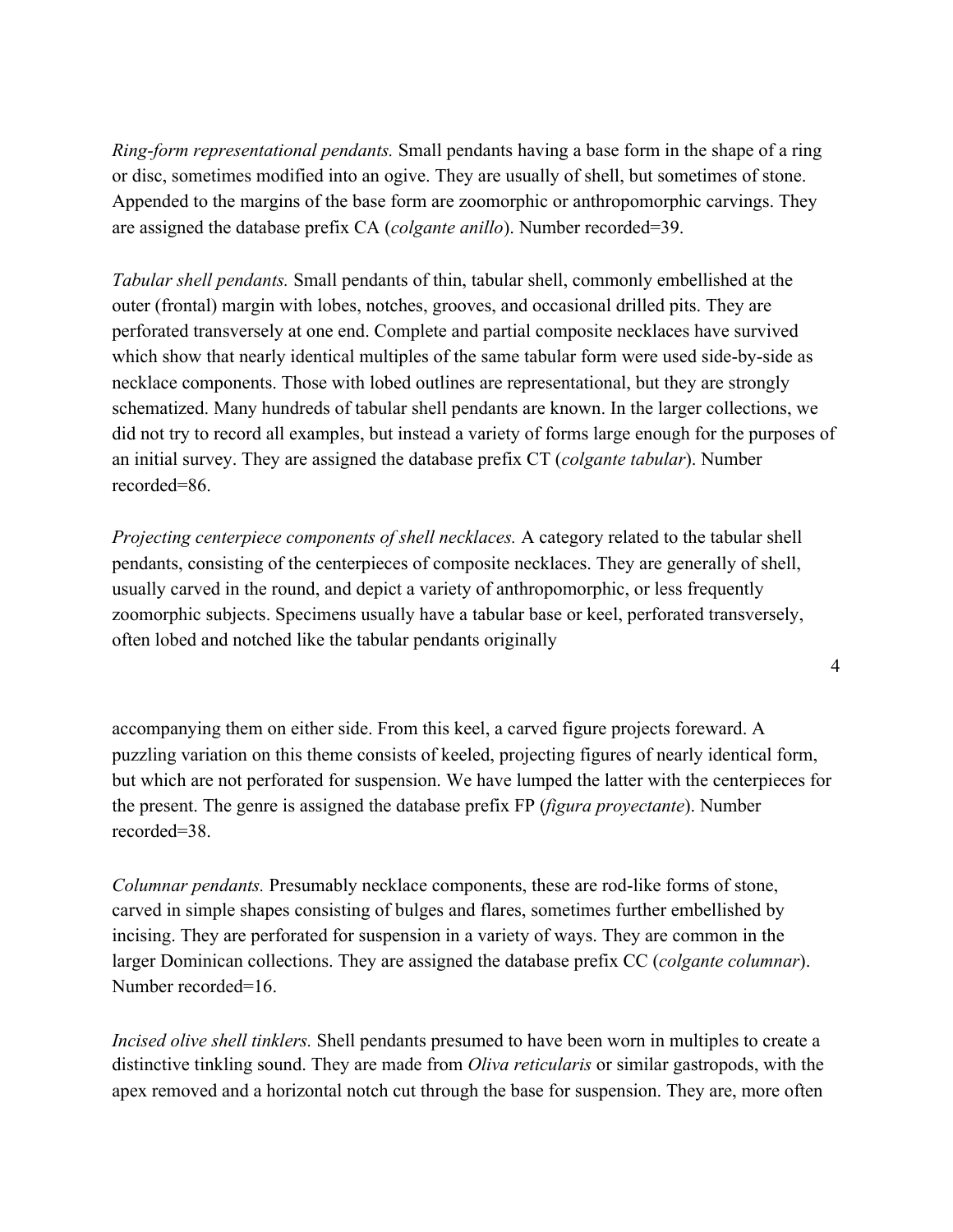than not, unembellished, but for our purposes only the decorated examples were recorded. Surface embellishment includes incised and carved depictions of anthropomorphic heads and torsos, or alternatively, certain geometric designs. They are assigned the database prefix OS (*oliva sonora*). Number recorded=88.

*Representational amulets without drilled suspension holes.* Occasional specimens carved at a comparable scale as the anthropomorphic and zoomorphic pendants, sometimes sharing similar forms and subject matter, but without obvious means of suspension. They are assigned the database prefix AM (*amuleto*). Number recorded=31.

*Ornamented shell plaques.* Small, rectangular or square plaques carved from the outer whorl of a marine gastropod, usually perforated for suspension one to three times on the medial axis. These are embellished by marginal notching and shaping, and the convex surfaces carry designs created by incising, excising, and drilling. The most common life- form is that of a highly schematized frog. Forms with projecting bird heads at one end are also known. Other specimens have geometric designs, some evidently derived from the frog forms. The genre is assigned the database prefix PC (*placa de concha*). Number recorded=89.

*Pectorals of shell and bone.* A relatively rare genre in the Greater Antilles, consisting of large, relatively flat objects of shell or bone, perforated near one margin and perhaps suspended from the neck by a cord. Some are elaborately embellished on the outer surface with representational designs. They are assigned the database prefix PE (*pectoral*). Number recorded=7.

*Masks of shell and bone.* These are too small to be literally masks, but they bear that name among specialists in the Greater Antilles. They are also known as *guaízas* or *caretonas*. The genre consists of flattened shapes with rounded contours, formed into anthropomorphic faces by incising, relief carving, and drilling. One or more margins of

5

each specimen are perforated for attachment. Certain Dominican anthropomorphic pendants show that these "mascaras" were worn as components of arm bands. They are assigned the database prefix MA (*mascara*). Number recorded=25.

*Ear ornaments.* We have recorded ear ornaments whenever we have encountered them in collections, in order to round out the inventory of items of personal adornment. They are usually small, simple, shaped cylindrical plugs of shell or stone, sometimes externally embellished by geometric ornamentation. They are assigned the database prefix OR (*orejera*). Number recorded=49.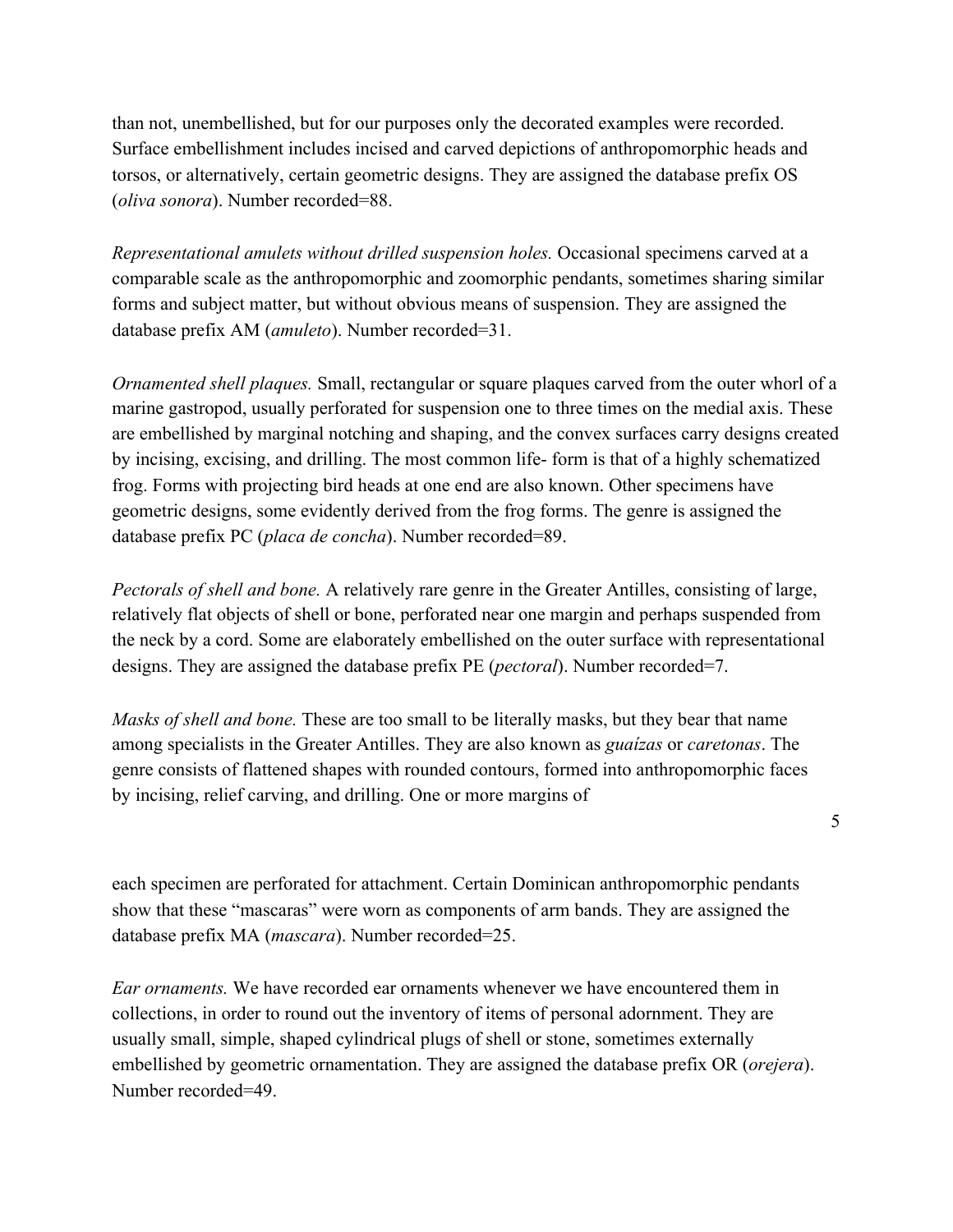*Ornamented shell disks.* Shell disks with or without central perforation are relatively common. For our purposes, we have recorded only that small subset that bears further surface embellishment, ranging from simple geometric incising and drilling to elaborate zoomorphic representations. They are assigned the database prefix DC (*disco de concha*). Number recorded=24.

*Vomitive spatulas with representational handles.* In a deliberate departure from our focus on objects of personal adornment, this and the following genre are ritual paraphernalia having to do with drug use, specifically use of the hallucinogenic snuff *cohoba* as recorded by European chroniclers. The spatulas were used for purging. We place special emphasis on the carved distal ends, most commonly of bone. The reason for incorporating these in this database is comparative, as the sometimes elaborate representational carvings are done at the same scale as contemporaneous anthropomorphic and zoomorphic pendants. The sample we have gathered is sufficient only for preliminary comparisons of style and subject matter; we did not collect every spatula encountered in the larger Dominican and Puerto Rican collections. Nor did we record specimens of carved wood. The genre is assigned the database prefix EV (*espatula vomica*). Number recorded=46.

*Spoons with representational handles.* As with the vomitive spatulas, carved spoons are presumed to be drug paraphernalia associated with the preparation or consumption of the hallucinogenic snuff *cohoba*. Our interest in the genre stems from the fact that the handles sometimes bear small-scale representational carvings potentially comparable to anthropomorphic or zoomorphic pendants. They are assigned the database prefix CU (*cuchara*). Only two examples are in the database, although others exist in large private Dominican collections.

*Other small representational carved items of stone, bone, and shell. This is a catch-all category* for objects carved at the same small scale as the items above, and which have representational subject matter or potentially so, but which do not fall clearly into any of the 15 categories defined above. They are assigned the database prefix SC (*sin classificar*). Number recorded=102.

6

# **1.2 Database Summary Data**

The database contains information on 1,121 objects, each assigned to one of the categories described above. Each is assigned a new Item Number, and is incorporated in a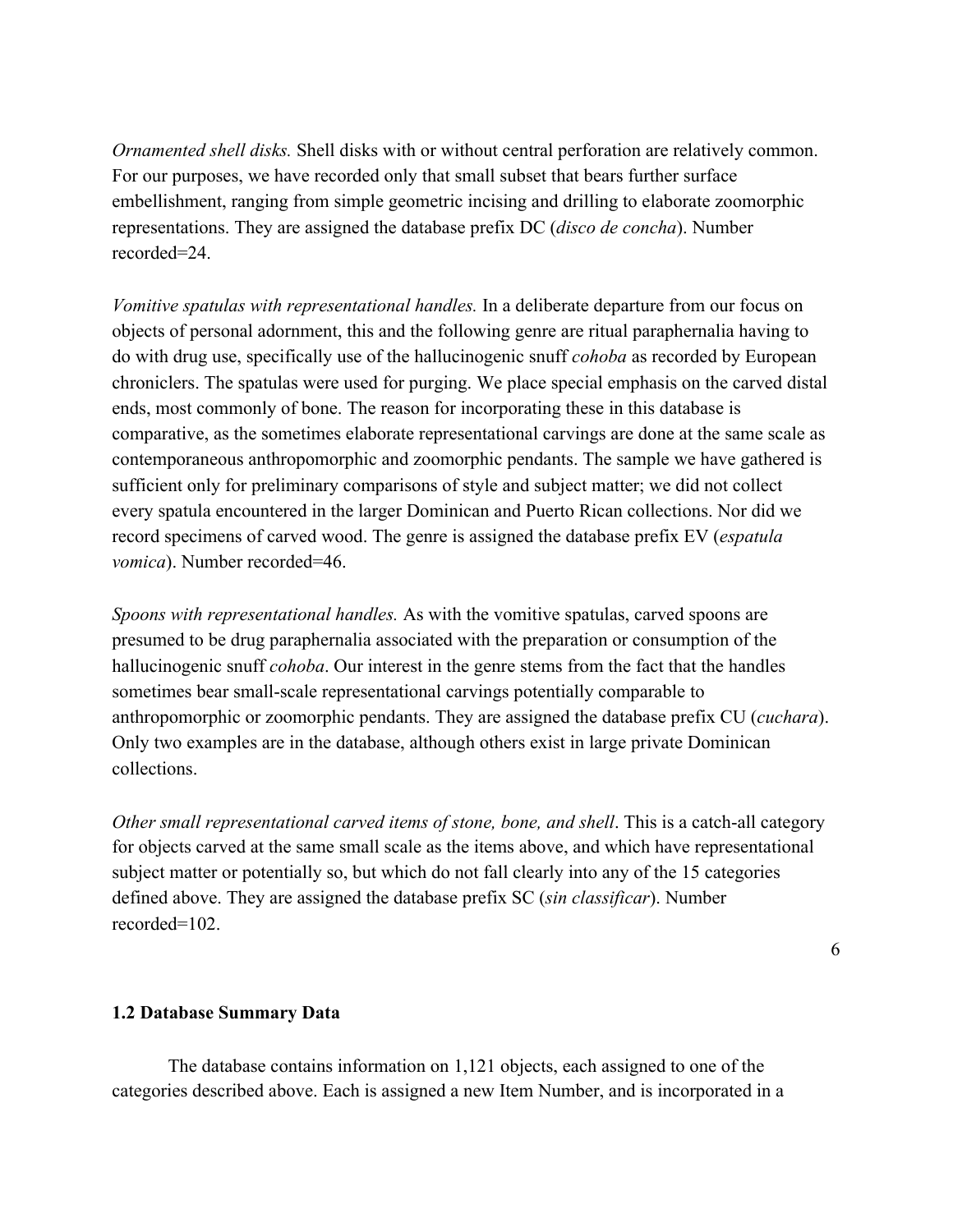searchable, relational database that includes catalog information, accurate measurements, and new photographs of each object from several angles. For this project, 5,243 new object photographs were selected for presentation, together with 235 object sketches.

The items break down by country of origin as follows.

# **Country No.**

Cuba 496 Dominican Republic and Haiti 433 Puerto Rico 112 Bahamas, Turks and Caicos 3 Undetermined 77 Total 1,121

Although these proportions are roughly in the order of their land masses, with Cuba the largest of the Greater Antilles and Hispaniola the second largest, the sample is not representative in any strict sense. For example, the land mass of Cuba is 44 percent larger than that of Hispaniola, yet the size of our Cuban collection is only marginally larger. This is despite the fact that our collection effort in Cuba was more thoroughgoing than elsewhere, including not only the major collections but also provincial and even municipal museums. The small total for the Bahamas, Turks, and Caicos is perhaps partly to be expected, given the stone-poor nature of that archipelago, but it seems noteworthy that decorative shell in the genres common to Cuba and Hispaniola are missing too. Finally, the complete absence of Jamaica from the list is conspicuous. It is not for lack of searching, which suggests that Jamaica was not a full participant in the cultural domains that generated this kind of art on the other large islands.

# **1.3 Data Collection and Presentation**

In order to maximize consistency of recording, we made a decision to include only items that members of our own research group, or at minimum, individuals familiar with our methods, could personally inspect, measure, and photograph. We realize that this decision forces us to omit numerous specimens for which photographs,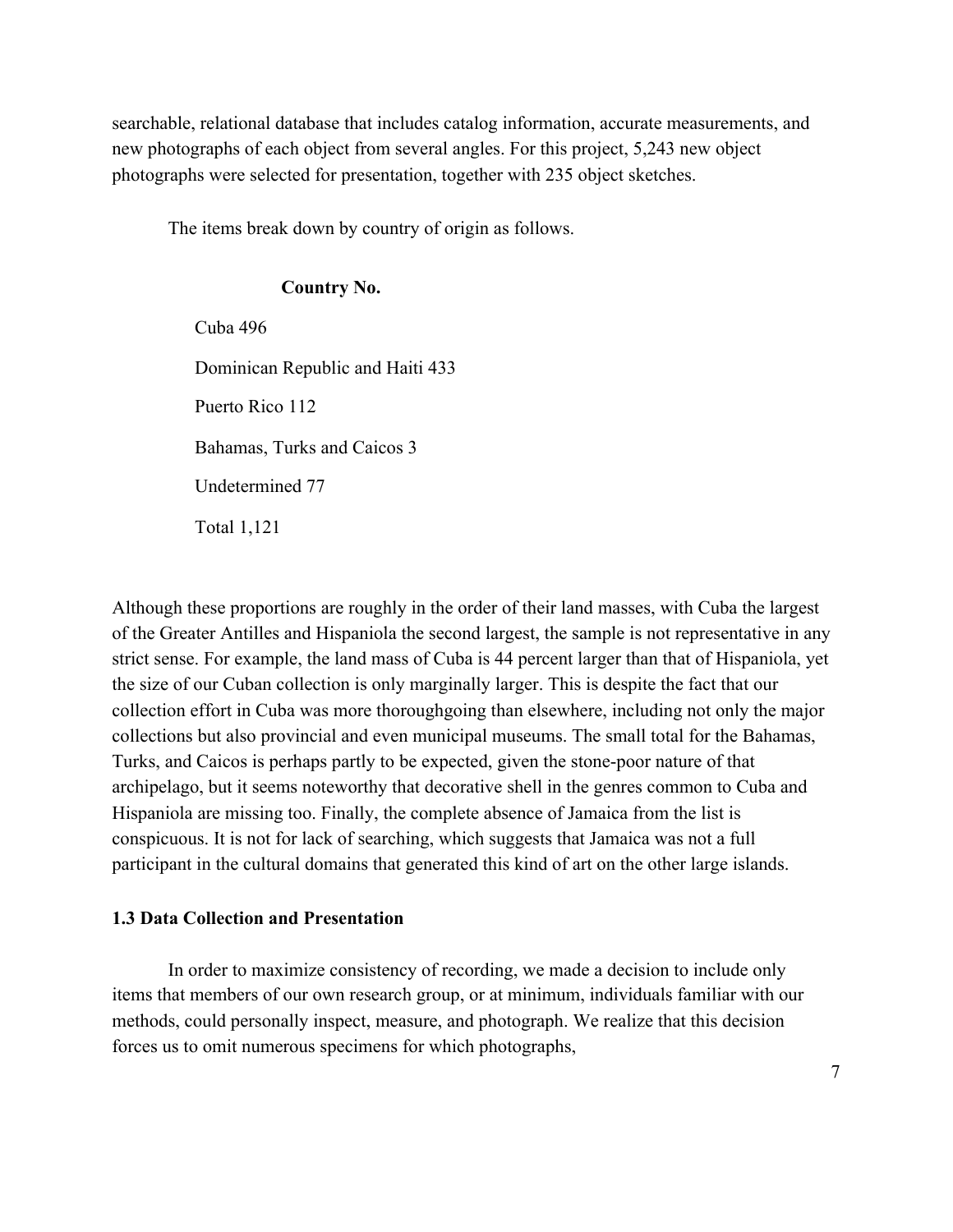drawings, or references are available, but for which the originals were not fully accessible to us.

Because of the way the information was gathered, and the fact that the first language of the compiler is English, the user will find that the database categories are presented in Spanish, but the descriptive information is presented in English. We hope this will not be too great an inconvenience.

At present, we know very little about the chronology and the archaeological relationships of these pieces. The vast majority were owned originally by private collectors, acquired under unknown circumstances, and made their way into public institutions by way of sale or donation. There is correspondingly little about them in most catalog entries. For each piece, we have included as much of their collection history as exists, such as the names of prior owners and any prior catalog numbers that appear on the specimen.

This circumstance underscores the key importance of those objects for which some provenance information is available, especially those few that were acquired professionally under controlled conditions. We believe, or can reasonably assume, the country of origin of most specimens based on an understanding that the original collectors acquired their specimens locally. Still, the user should be aware that there is room for error in these assumptions. As for modern international collectors who routinely have purchased specimens from off-island sources, we have not made any assumptions about country of origin.

Only about 5 percent of the specimens in the database were recovered professionally under controlled conditions. However, over one-third (37 percent) can be identified to the archaeological site of origin. Of those for which the municipality of origin is known, this number rises to 47 percent, and 51 percent for where the province of origin is known. However, the latter two figures are misleadingly skewed. One-third of specimens with known provinces of origin come from only two such provinces, Holguín and Guantánamo, both in eastern Cuba. And of those, 60 percent (224) come from a single municipality, Banes, in Holguín province.

We have tried to restrict the pieces to forms characteristic of the late Ceramic Age, post-800 AD, but some forms are very poorly known, and we cannot be certain that all date to this time. In fact, it would not be surprising at all if a few earlier specimens are inadvertently included. Likewise, nearly all large collections we recorded include some falsifications. We have been highly attuned to this fact, and where there are reasons to doubt authenticity, we have excluded those pieces. Still, a few makers of falsifications have been very good at emulating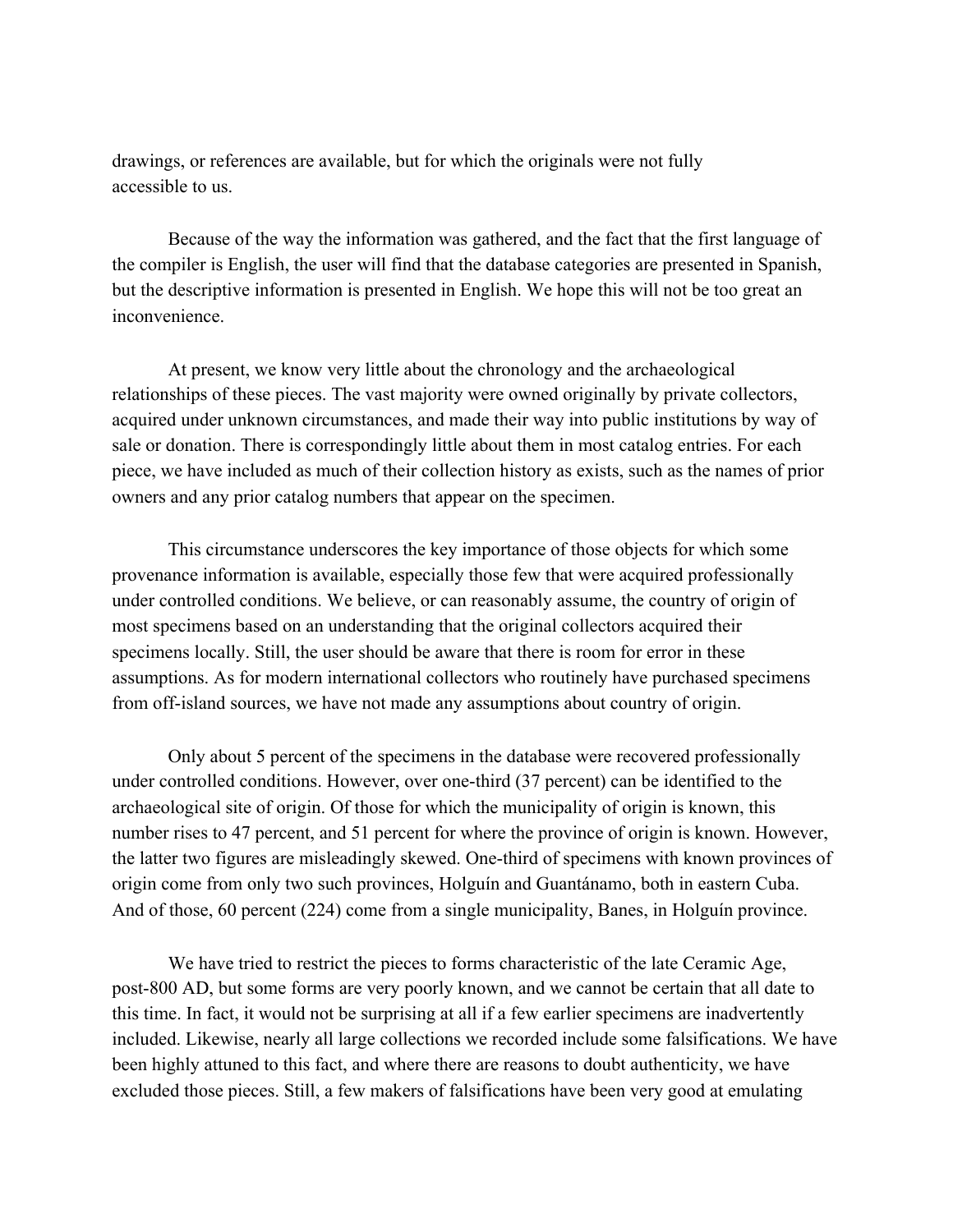legitimate styles and "antiquing" the surface characteristics, thus we cannot guarantee the genuineness of every piece in the database.

8

The data and photographs contained herein were collected and entered over a six-year period, from June 2011 to March 2018. We began the project in Cuba, expanding to the Dominican Republic the following summer. We were quite fortunate in that the Central-Eastern Department of Archaeology (DCOA) in Holguin had already produced their own database of detailed records and photographs of some 200 objects of mostly the same genres from the municipality of Banes in northeast Cuba (Valcárcel et al. 2003). Although we ended up revisiting and re-photographing that material in various Cuban institutions, the detailed descriptions from the earlier database proved an invaluable point of departure for the present work. With permission, we have borrowed freely from those earlier descriptions. Moreover, DCOA archaeologists Caridad Rodríguez Cullel and Antonio Cruz Bermudez had previously compiled a marvelously thorough set of cards containing good inked sketches of small indigenous carvings from across Cuba. It is through their good graces that we are able to include many of those drawings here. Further, a second set of excellent drawings of Cuban *idollios* already existed, having been prepared under the supervision of Esteban Maciques Sánchez for his admirable stylistic study of these small carvings. Maciques generously granted us the use of these drawings for inclusion in the database.

For logistical reasons, we have worked under the auspices of two formal projects at a national level, one Cuban and the other Dominican. The Cuban project, under the direction of Elena Guarch Rodríguez, was officially sanctioned by the Cuban National Commission of Monuments *("Registro de objetos rituales-ceremoniales y de ornamentación personal indigena de Cuba,"* Permiso PEA-3/13). It allowed complete coverage of the major Cuban institutional collections and a large number of the minor ones, some 16 institutions in total. The Dominican project, in turn, was sanctioned by the Dominican Viceministry of Cultural Patrimony, and was conducted under the direction of Vernon James Knight and Jorge Ulloa Hung (*"Base de datos de arte portátil representacional indígena de la Republica Dominicana,"* 2012). This project permitted us access to the major public repositories of archaeological material in the Dominican Republic. Further, in order to carry out the work, formal *convenios* were established between the University of Alabama and the Cuban Institute of Anthropology (ICAN), the University of Havana, and the Eduardo León Cultural Center in Santiago de los Caballeros, Dominican Republic.

#### **2. Use of the Data and Images in This Database**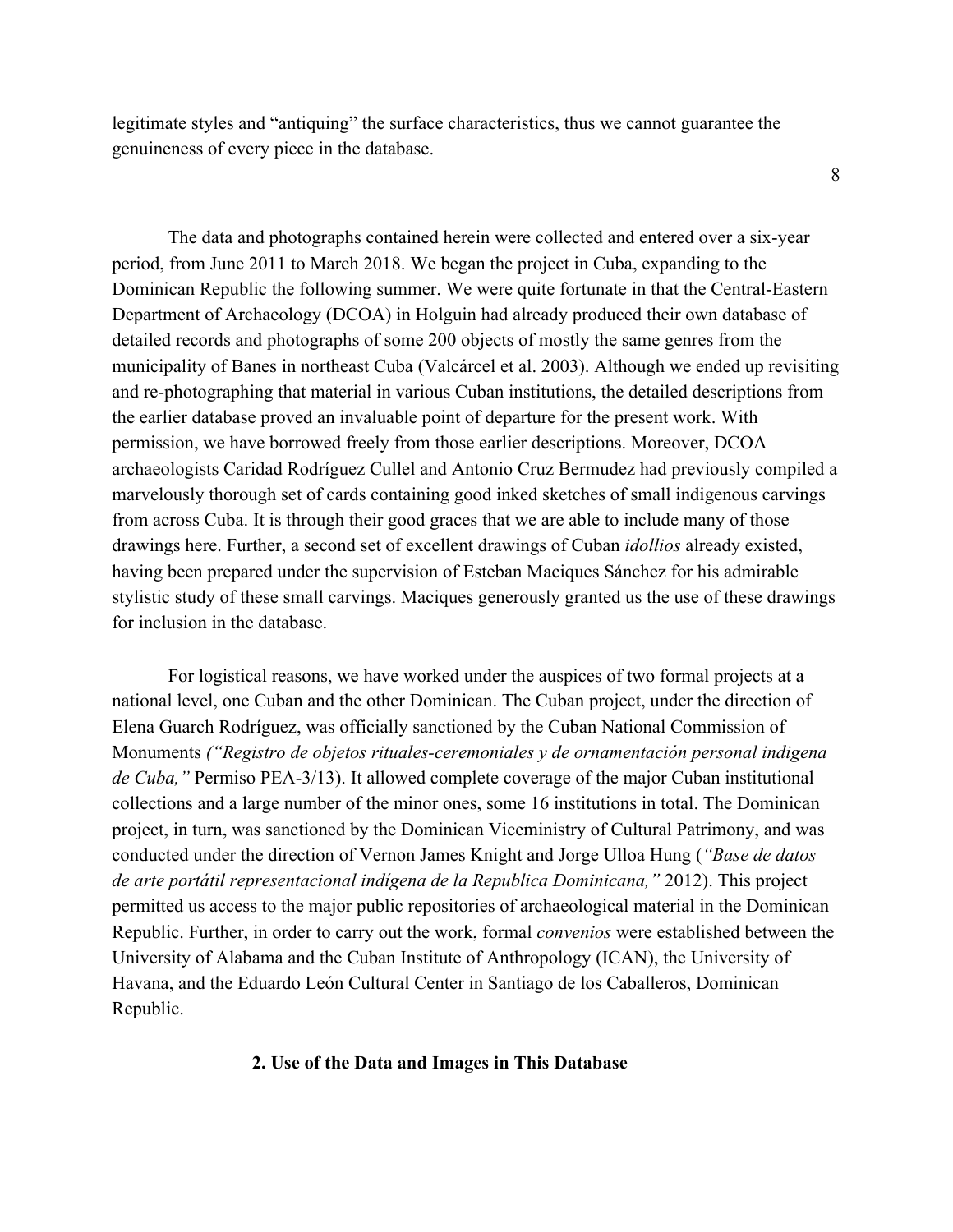All data and photographic images provided in this database are provided *for scholarly and academic use only* at no cost. The information and images must be considered as belonging to the following project: "Database of Indigenous Portable Art and Personal Adornment, Late Ceramic Age, Greater Antilles**,**" with copyright reserved to the complier, Vernon James Knight.

9

# **2.1 Citations**

When citing this database, one should use its full name, "Database of Indigenous Portable Art and Personal Adornment, Late Ceramic Age, Greater Antilles**,**" Vernon James Knight, compiler, 2017.

#### **2.2 Photo and Sketch Credits**

In general, although we are providing these photos at no cost, we are under obligation to the source institutions to keep a record of their use, and to ensure that these institutions are properly acknowledged. A proper citation for a photograph should include the catalog number and the name of the source institution. A credit to the photographer, as given in the database, should also be included. Users should be aware that the image quality used in the database is of lower resolution than is desirable for most publications. Users may request higher-resolution versions of the same photographs from the compiler.

Any use of these images for redistribution on other web sites is prohibited unless by special arrangement with the compiler.

Special conditions apply to the use of photographs and data from specimens in the following institutions. For specimens in the National Museum of Natural History, Smithsonian Institution, the terms and conditions of use may be found here.  $\langle$ hyperlink $\rangle$  For specimens in the National Museum of the American Indian, Smithsonian Institution, the proper citation and credit line may be found here. <hyperlink> For specimens in the American Museum of Natural History, the terms of use may be found here.  $\langle$ hyperlink> For specimens in the Yale Peabody Museum, terms of proper attribution may be found here.  $\langle$ hyperlink> For specimens in the Museé du Quai Branly, Paris, an authorization form for the use of photographs may be found here. <hyperlink>

Use of the sketches from this database is by special permission only. Sketches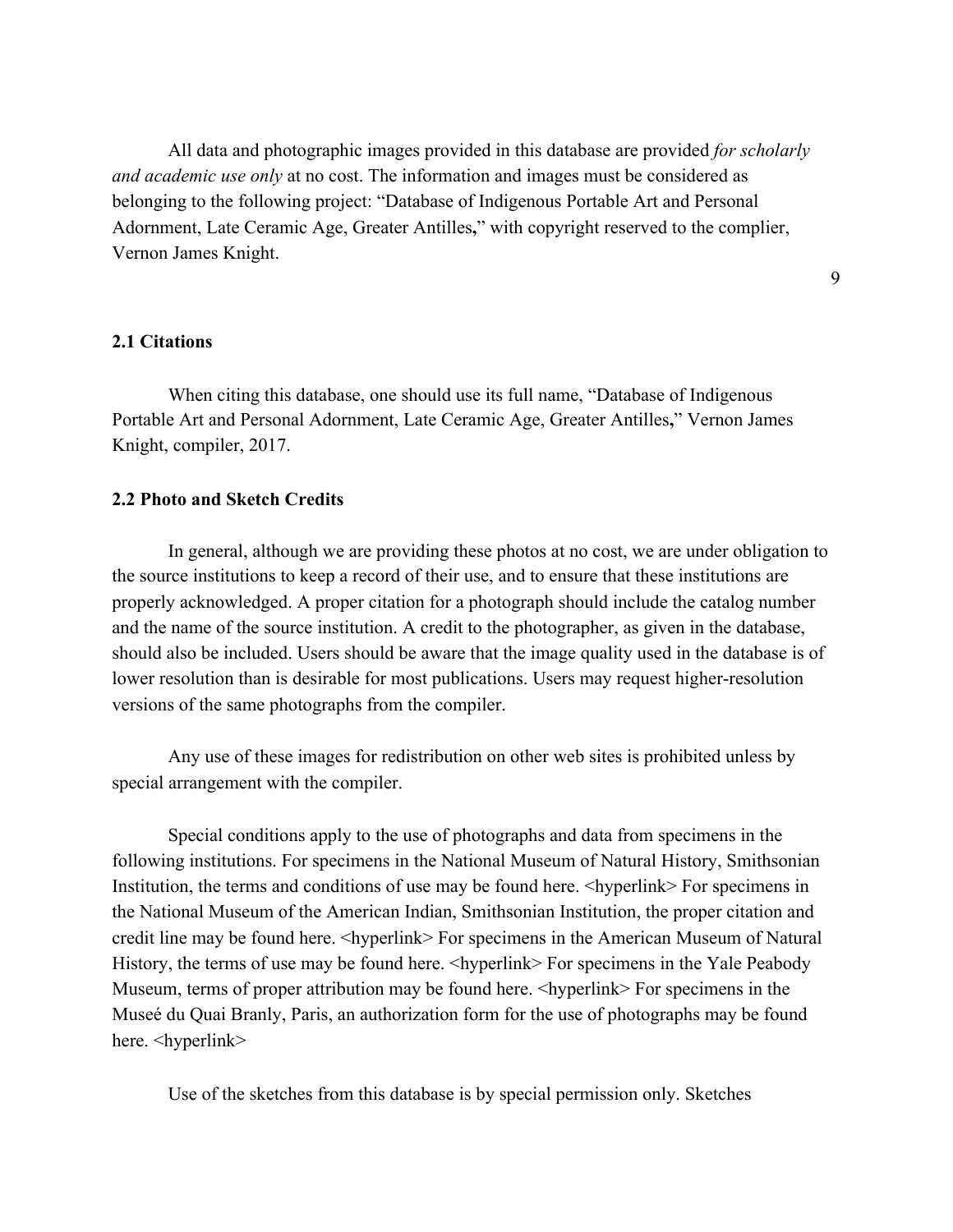attributed to Victor Hernández Gonzáles and José Ramón Alonso Lorea appeared originally in a work by Esteban Maciques Sánchez, and the scholarly and academic use of these drawings should be made in consultation with their owners, through the publisher, at EstudiosCulturales2003.es.

#### **2.3 Commercial and Promotional Use**

Any use of the photographs or sketches from this database for commercial applications, or for promotional use, as, for example, in a brochure or a book cover, is prohibited.

10

### **3. How to Use the Database**

This database is compiled in Microsoft Access 2016, using an accessory program called dbPix 3.0 to facilitate image control and multi-view functions. Users possessing a current version of Access on their computer (commonly distributed as part of the Microsoft Office package) should have no difficulty opening and navigating the database.

Before opening the database, users must first download and install the dbPix accessory program. We include a copy of the setup file for dbPix 3.0 together with the database file. The compiler owns the appropriate license for redistribution of this software to end users. Installation of the setup file is simple. Users must run the file once on any computer using the database. [Technical note: several versions of dbPix exist and, moreover, different operating systems respond differently to the program. The redistribution setup file for dbPix 3.0 we have provided is the correct setup file for use with this database. It should run correctly with most operating systems. Other available dbPix installations are for evaluation only, and on some operating systems this may result in database images bearing distracting blue "evaluation copy" markings. These can be difficult to remove; in the case that they persist, one must uninstall the evaluation version of the program and reinstall the dbPix 3.0 for redistribution.]

The principal functions of the database are accessed through a Switchboard Page which bears the heading, "*Base de Datos de Arte Portátil Representacional Indígena de las Antillas*." [Technical note: When this Switchboard Page first appears, the user's software may recognize the dbPix program as a macro in MS Access, in which case a yellow banner labeled SECURITY WARNING will appear at the top of the page. In that case, under Options, click "Enable Content."]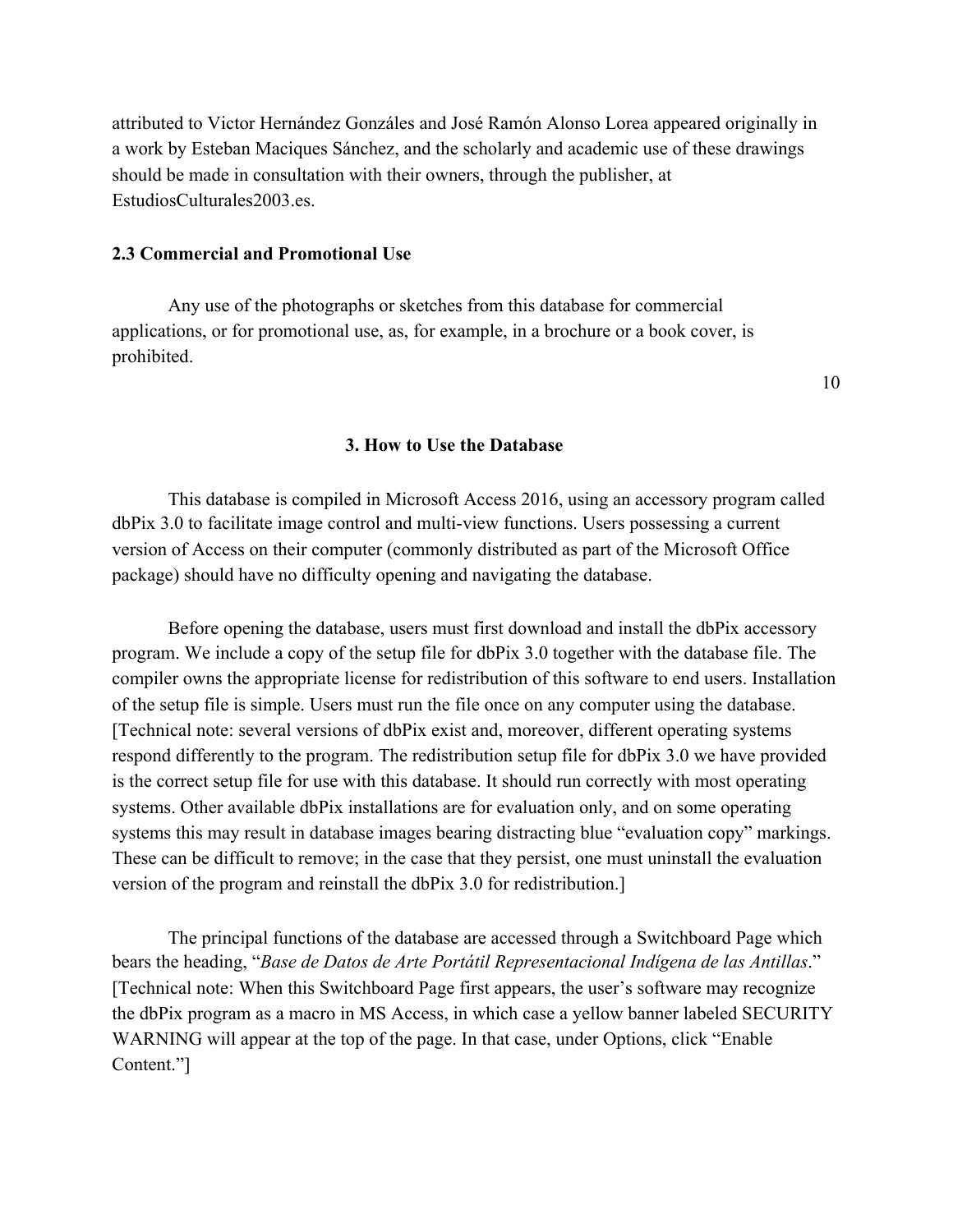The default order in which objects appear is by date of entry. For each object, the data are called up on two separate forms, corresponding to the first two buttons on the Switchboard Page. The first is a Data Page entitled "*Entrada de Datos*;" this page contains all the information for a given object other than the photographs and sketches. The other is an Image Page. The user may toggle between the Data Page and the Image Page for a given specimen.

### **3.1 Data Page**

On the Data Page, the initial field contains a unique Item Number (*Número de Objeto*) assigned by the project. Below the Item Number are fields for the institution holding the object and its current catalog number. Also included is a block of measurements (*medidas en mm*) including maximum length, width, and thickness in millimeters. Additional measurements, such as hole diameters, are given separately in the object description text field (see below). To the right is a block of fields presenting the object category and its general raw material (stone, bone, or shell), the site (if

11

known), its municipality, province, country, and date of the entry. A separate block, below, is a text field devoted to an object description (*Descripción Breve*). At the end of this description, one may find information, if any exists, on the history of the object, including prior owners and any earlier, alternative catalog numbers. Some objects have been recataloged several times over the years.

Fields for notes on style (*Apuntes Estilíticos*) and raw material (*Apuntes de Material*) are included. Entries in these fields are minimal at present. The user should understand that in the case of stone, the quality of the raw material identifications may be questionable. In certain instances, the identification represents the opinion of a geologist, but in others, it is merely what the catalog says, the source of that judgment being unknown.

As already noted, detailed archaeological provenience is available for only five percent of the specimens. A text field (*Contexto Arqueológico*) is devoted to this information.

An important consideration for curators and conservators is the current state of conservation of the object (*Estado de Conservación*) at the time of its recording. This field includes observations on details such as breakage, including chips and cracks, restoration, eroded surfaces, evidence of overcleaning or "improvement" of details, added pigments, and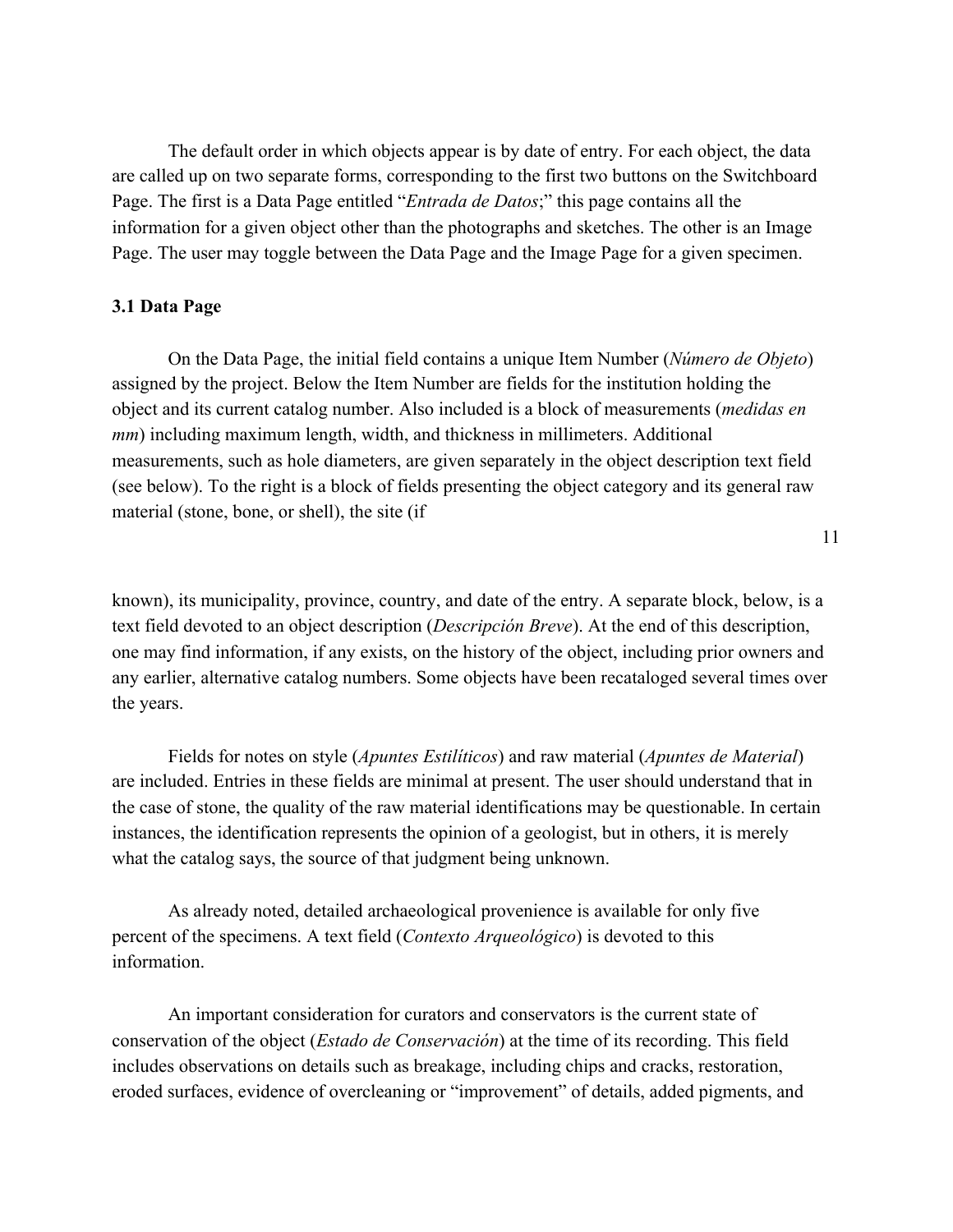evidence of prior mountings such as glue adhering to the rear or basal surface.

The final block of data, at the lower left-hand side of the Data Page, identifies the photographer (*Foto Principal*) and the source of any accompanying sketches (*Croquis*). In a few cases, photographs by more than one person are included on the Image Page. In that case, the identity of those photos and the additional photographer is given at the end of the object description field.

To toggle to the corresponding Image Page, click the button labeled "*Clic para Imagenes*." To return to the Data Page from the Image Page, click the button labeled "*Clic para Datos Más Completos*." One can return to the Switchboard Page from the Data Page either by clicking the button labeled "*Página de Iniciar*," or by clicking the dark X at the upper right-hand corner of the page.

The Data Page may be browsed, if desired, by using the pointers in the Record box in the lower left-hand corner. The adjacent Search box may be used to search for anything entered in any field on the page, for example, a known catalog number.

#### **3.2 Image Page**

For each Data Page there is a corresponding Image Page that accesses selected photographs taken by the project and any available sketches, in addition to certain basic

12

information on the piece duplicated from the Data Page. As with the Data Page, the Item Number is displayed in bold letters at the top of the page.

Below the Item Number is a block of key information including the general category, collection, catalog number, country of origin, raw material, measurements, and any information that may exist about the site, municipality, and province of origin. These entries duplicate information found in the Data Page, and are included for quick reference.

On the left-hand side of the page is a photograph called the Primary Photo (*Foto Principal*), usually a frontal view of the piece. As with all other photos in the database, the Primary Photo may be enlarged by clicking on it. The photographer is identified directly below this photo.

Up to 12 additional photos at the same resolution, generally from angles other than the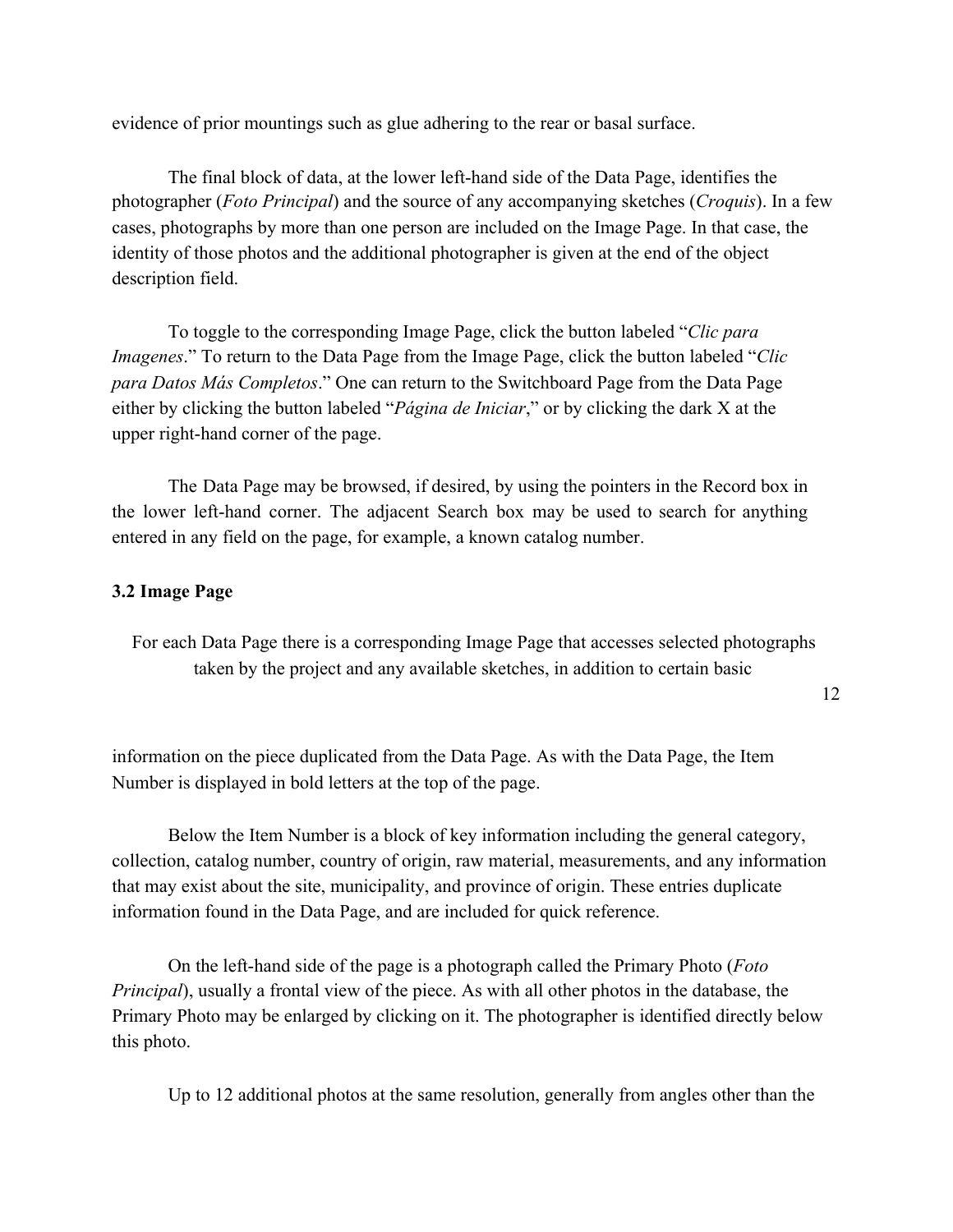one shown in the Primary Photo, are available in the block labeled *Fotos Adicionales*. These are shown six at a time. If there are more than six additional images, the notation "Page 1 of 2" will appear at the top of the image block, and a button labeled "Next" will allow access to the remainder. As with the Primary Photo, each of these additional photos may be enlarged by clicking on it.

Sketches of objects can often reveal details that are not apparent in the photographs due to lighting conditions and contrast. Such sketches are included on the Image Page when available, directly beneath the Primary Photo. The credit for the sketch (occasionally from a published source that is in the public domain) is given directly beneath it. Unlike photos, sketches on the Image Page cannot be enlarged by clicking on them.

To toggle to the corresponding Data Page, use the button labeled "*Clic para Datos Más Completos*." To close the page, either click the button labeled "*Cerrar*" or click the dark X at the upper right-hand corner of the page.

As with Data Pages, Image Pages may be browsed by using the pointers in the Record box in the lower left-hand corner. The adjacent Search box again may be used to search for any text on the page.

#### **3.3 Finding Object Data by Item Number**

The Switchboard Page incorporates several additional functions designed to simplify the use of the database for searching, browsing, and comparison of objects. The first of these is a simple "lookup" function keyed to the Item Number. To access the function, click the button labeled "*Buscar Datos por Número de Objetos*." This action reveals a new page that features a box into which an Item Number can be manually

13

typed. Doing so takes the user to that object's Data Page. Clicking on the button *Página de Iniciar* returns the user to the Switchboard Page.

### **3.4 Browsing Objects by Category**

It is often more useful to browse the database by object category than by the order in which the objects were entered. To do this, starting from the Switchboard Page, click on the button labeled "*Buscar por Categoría de Objetos*." Doing so takes the user to a new page that provides a list of 16 object categories (in Spanish) in a column on the left-hand side. In the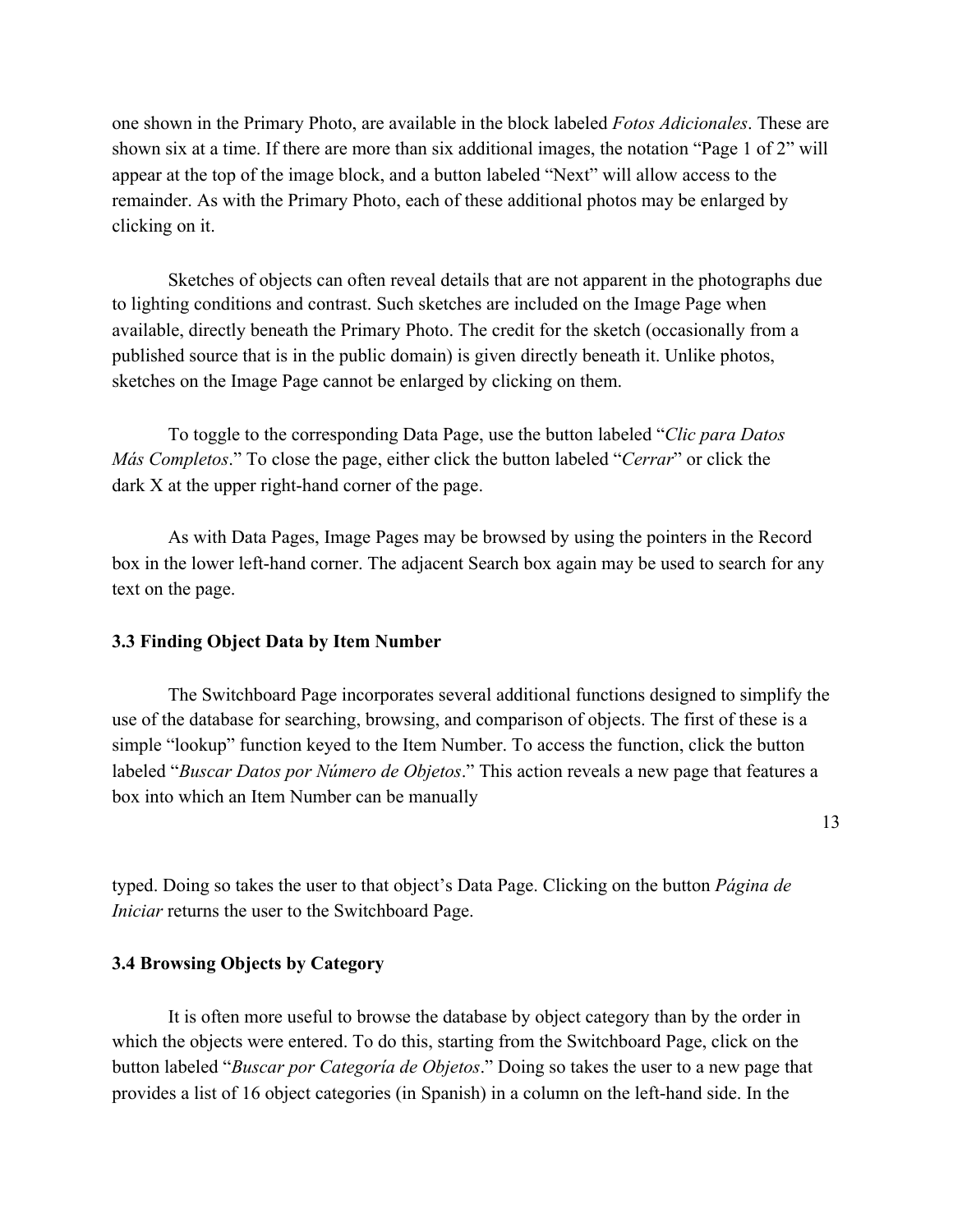separate box to the right of this list, click on the small arrow beneath the label *"elige categoría"* to reveal a drop-down list of the same categories. After clicking on one of these to highlight it, use one of the two labeled buttons to the right to browse only that category. The upper button, "*Buscar por datos*," browses the Data Pages, whereas the lower one, "*Buscar por fotos*," browses the Image Pages. In either case, once the first page appears, the number of objects in the chosen category will be displayed in the Record box at the lower left-hand corner. From there, browsing forward and backward through the material is a matter of clicking the arrows adjacent to the Record box. Clicking on the button *Página de Iniciar* returns the user to the Switchboard Page.

# **3.5 Comparing Objects Side-by-Side**

The Primary Photos of up to four objects may be compared side by side. To do this, starting from the Switchboard Page, click the button labeled "*Comparar Objetos por Numero*." The new page reveals a column of four empty boxes in which to enter Item Numbers. One may enter either two or four Item Numbers for comparison; clicking the adjacent box for two or four items will reveal their Primary Photos side-by- side. The objects chosen do not have to be of the same object category. Once these photos appear, clicking on the group will enlarge them. To close this page (as with any page), click on the black X in the upper right-hand corner.

#### **3.6 Closing the Switchboard Page**

When finished working with the database, to close the Switchboard Page, click the button labeled "*Cerrar*" and insure that no other file tabs remain open at the top of the page. If any pages do remain open, click the corresponding X in the upper right- hand corner to close them.

#### **3.7 Querying the Database**

Underlying the database are nine related tables including a parent table named "tblItems." Users familiar with relational databases and querying within Microsoft Access can therefore use the database in much more sophisticated ways than the simple

14

location, browsing, and comparison functions that are accessed from the switchboard menu.

#### **4. Acknowledgments**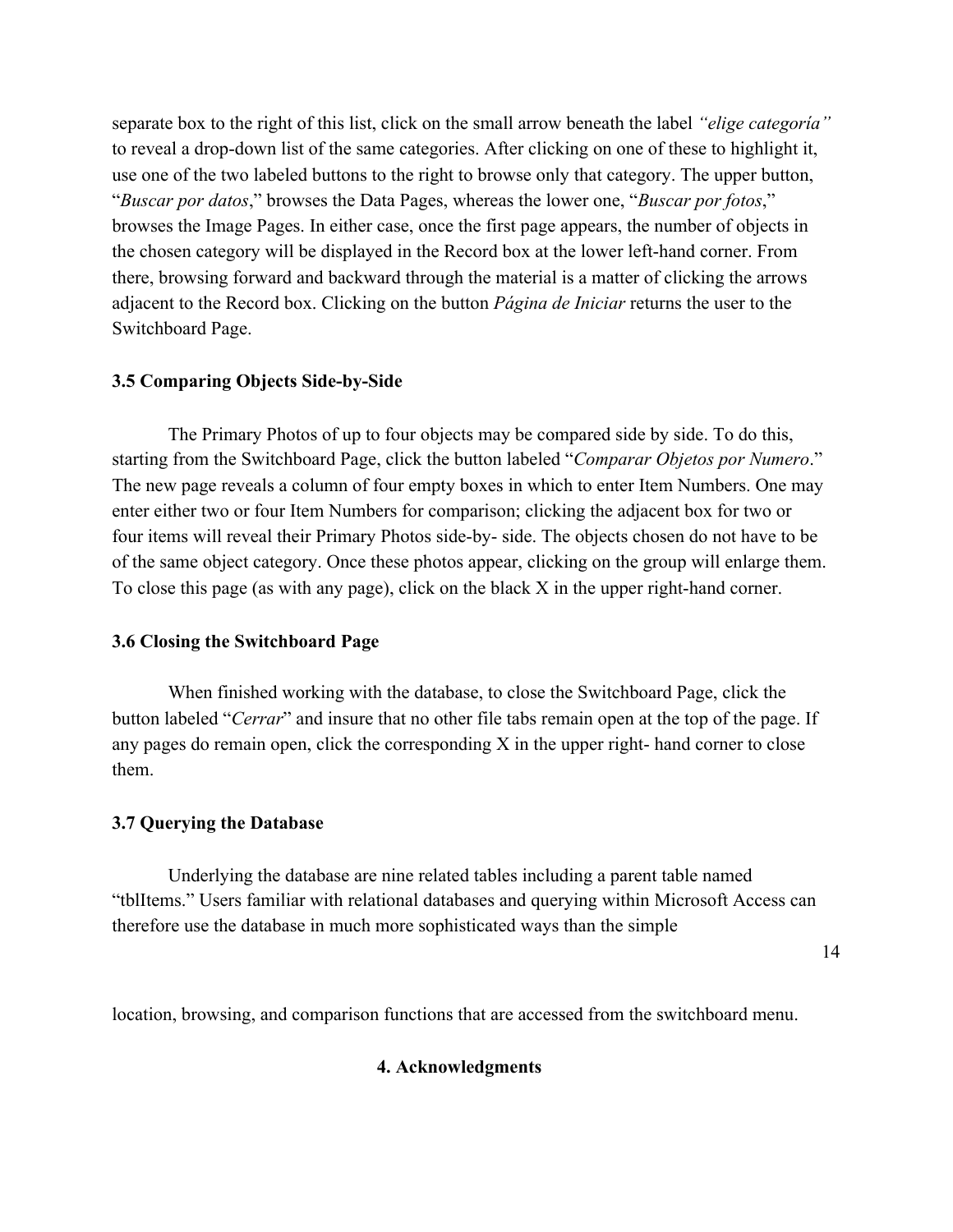The data compiled herein were assembled by a team of colleagues, the core of which included, besides the compiler, John W. O'Hear, Roberto Valcárcel Rojas, Jorge Ulloa Hung, Elena Guarch Rodríguez, and Racso Fernández Ortega. I especially want to thank Esteban Maciques Sánchez, former Curator and Conservator of the Museo Antropológico Montané of the University of Havana, for allowing us to include the careful sketches of Cuban anthropomorphic pendants made under the auspices of his studies by Victor Hernández Gonzáles and José Ramón Alonso Lorea. These studies and the accompanying illustrations were made during 1991-1992 under the wise supervision of professors Ramón Dacal Moure and Manuel Rivero de la Calle. I wish to thank José Ramón Alonso Lorea for use of the materials posted under his authorship and editorship in the web site EstudiosCulturales2003.es. James R. Bindon of the Department of Anthropology, University of Alabama provided inestimable technical advice in the construction of the database.

Funding for the project was generously provided by the University of Alabama's College of Arts and Sciences Leadership Board. Dean Robert F. Olin and Associate Dean Carmen Burkhalter of the University of Alabama College of Arts and Sciences were especially supportive of our efforts. Data collection in Cuba would not have been possible without the support of the Subcommission of Archaeology of the National Commission of Monuments of the Republic of Cuba, nor in the Dominican Republic without approval by the Viceministry of Cultural Patrimony.

Our numerous collaborators and facilitators have been more generous with their time and facilities than we can adequately acknowledge here. We list them by their institutional affiliations, beginning with Cuba.

**Departamento Centro-Oriental de Arqueología, CISAT, Holguín** Roberto Valcárcel Rojas Elena Guarch Rodríguez Lourdes Pérez Iglesias Caridad Rodríguez Cullel Pedro Cruz Ramírez Juan E. Jardines Macías Ileana Rodríguez Pisonero

**Instituto Cubano de Antropología (ICAN), Havana** Racso Fernández Ortega Dany Morales Valdéz Gerardo Izquierdo Díaz

15

Estrella González Noriega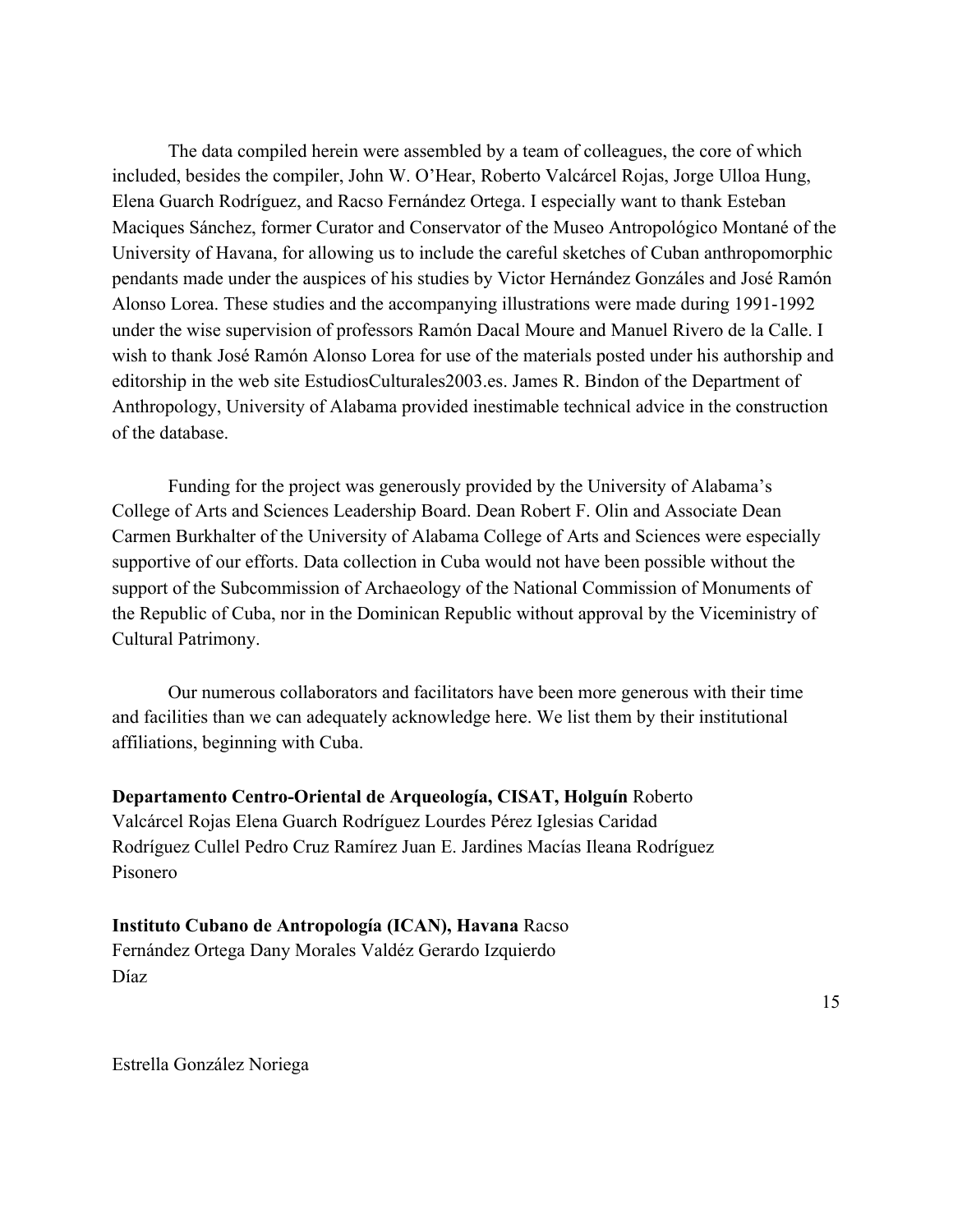**Museo Arqueológico "Montané," University of Havana** Armando Rangel Rivero Alina Lomba

**Museo de Arqueología, Office of the City Historian, Havana** Ivalú Rodríguez Gil Roger Arrazcaeta Delgado Antonio Quevedo Herrero

**Centro de Património Cultural La Habana** María del Carmen Pérez Cernuda

**Museo de Bellas Artes, Havana** Niurka D. Fanego Alfonso

#### **Museo Indocubano Baní, Banes**

Migdalia Palacios Sanchez Silvia Alcina Martínez Alcalde Luis Quiñones García Yamilka Matamoros Aguilera Analí Martínez

### **Museo Provincial "La Periquera," Holguín**

Rosabel Reyes Porteyes Nelida Peña

# **Museo Arqueológico El Chorro de Maíta** Nidia

Leyva Teresa Zaldívar Alberto Peña

# **Museo de Arqueología de la Universidad de Oriente, Santiago de Cuba** Grethel Martínez Silva Beatriz Dávila

# **Museo Provincial de Camagüey Ignacio Agramonte** Odalis Sanchez Cañete Aimeé Vázquez Silva

# **Centro Provincial de Patrimonio Cultural de Camagüey** Tamira González Jiménez

16

**Gabiente de Arqueología, Office of the Conservator of the City of Camagüey** Iosvany Hernández Mora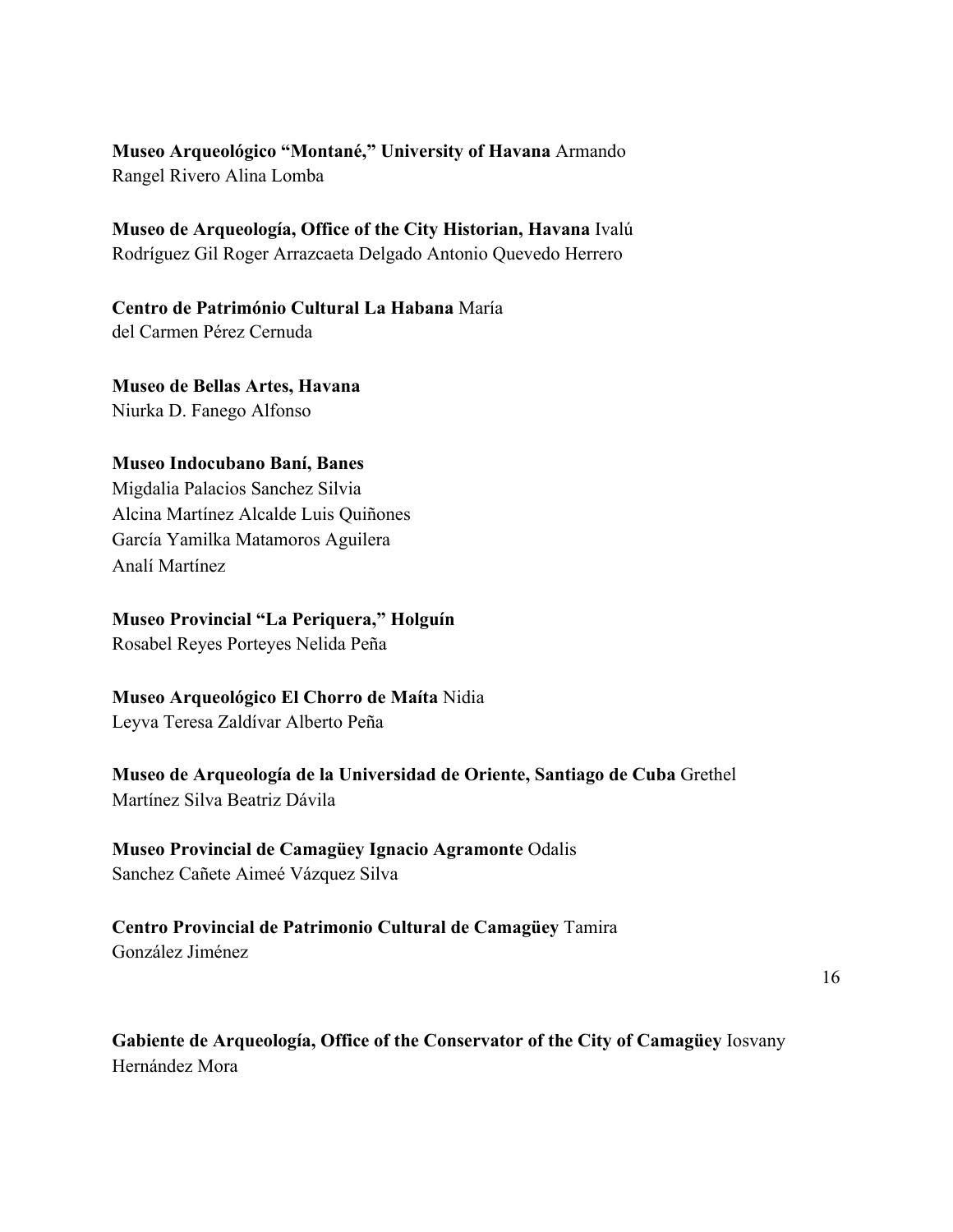# **Museo Provincial de Ciego de Ávila**

Doralis Nuez González

# **Museo Municipal de Chambas, Ciego de Ávila** Galia Castillo Martínez

# **Museo Municipal de Morón, Ciego de Ávila** Edwin Cruz Fumero

# **Museo Provincial de Cienfuegos**

Lester Puntonet Toledo Marcos Rodríguez Matamoros Magdalena Chávez Sosa

# **Museo Provincial de Guantánamo** Ana

Valdés Millan Maglys Moinier Delisle Neiser del Toro Brines Sonia Árias Campusano Yordanka Tito Moreira

# **Museo Municipal San Miguel del Padrón**

Cándida Sánchez Villalobos

# **Museo Municipal de Regla** Raisa

Fornaguera de la Peña Luis Alberto Hernández Pedroso

# **Museo del Hombre Dominicano, Santo Domingo** Jorge

Ulloa Hung Christian Martínez Villanueva Marisol Hernández Adolfo López Belando

**Museo Arqueológico Regional Altos de Chavón,** Arlene Álvarez

**Fundación García Arévalo, Santo Domingo** Manuel García Arévalo Betania Reyes Pérez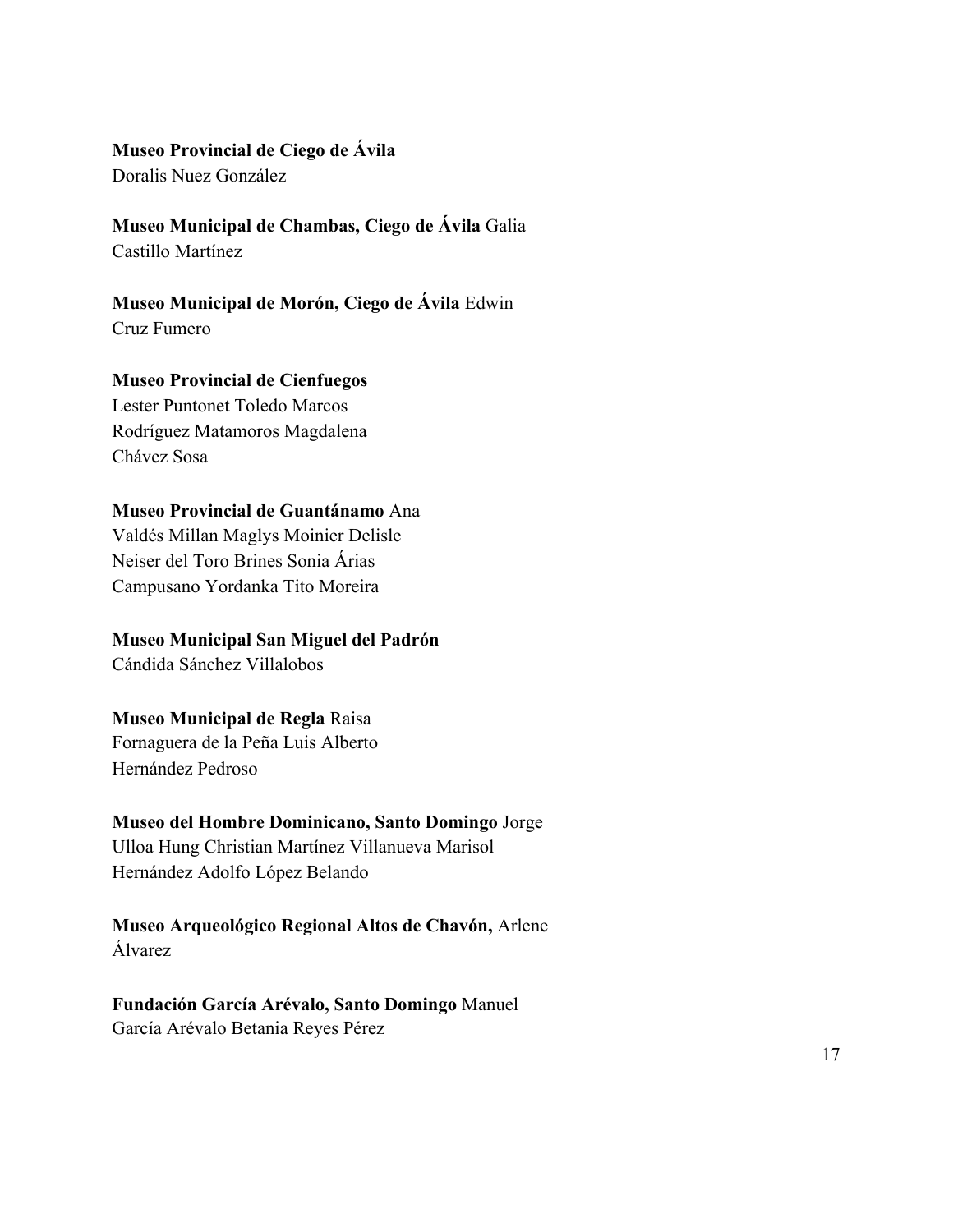**Isaac Rudman Collection, Santo Domingo** Isaac Rudman Yanet Mateo

**Centro Cultural Eduardo León Jimenes, Santiago de los Caballeros** Adelma Vargas Leudy Rosario Iturbes Zaldivar

**Museo de Historia, Antropología, y Arte, Universidad de Puerto Rico- Recinto Río Piedras** Flavia Marichal Lugo Chakira T. Santiago Gracia

**Centro de Investigaciones Arqueológicas, Universidad de Puerto Rico- Recinto Río Piedras** Yvonne Narganes Storde

**Instituto de Cultura Puertorriqueña, Division of Archaeology** Laura del Olmo Frese

**U.S. National Museum of Natural History, Washington** Carrie Beauchamp James J. Krakker

**U.S. National Museum of the American Indian, Washington** Victoria Cranner J. Daniel Rogers Maria Martinez Isaac St. John Veronica Quiguango L. Antonio Curet

**American Museum of Natural History, New York** Sumru Aricanli

**Yale Peabody Museum of Anthropology** Roger **Colton** 

**Musée du Quai Branly, Paris** André Delpuech

**Leiden University, Faculty of Archaeology** Corinne Hofman

18

Catarina Guzzo Falci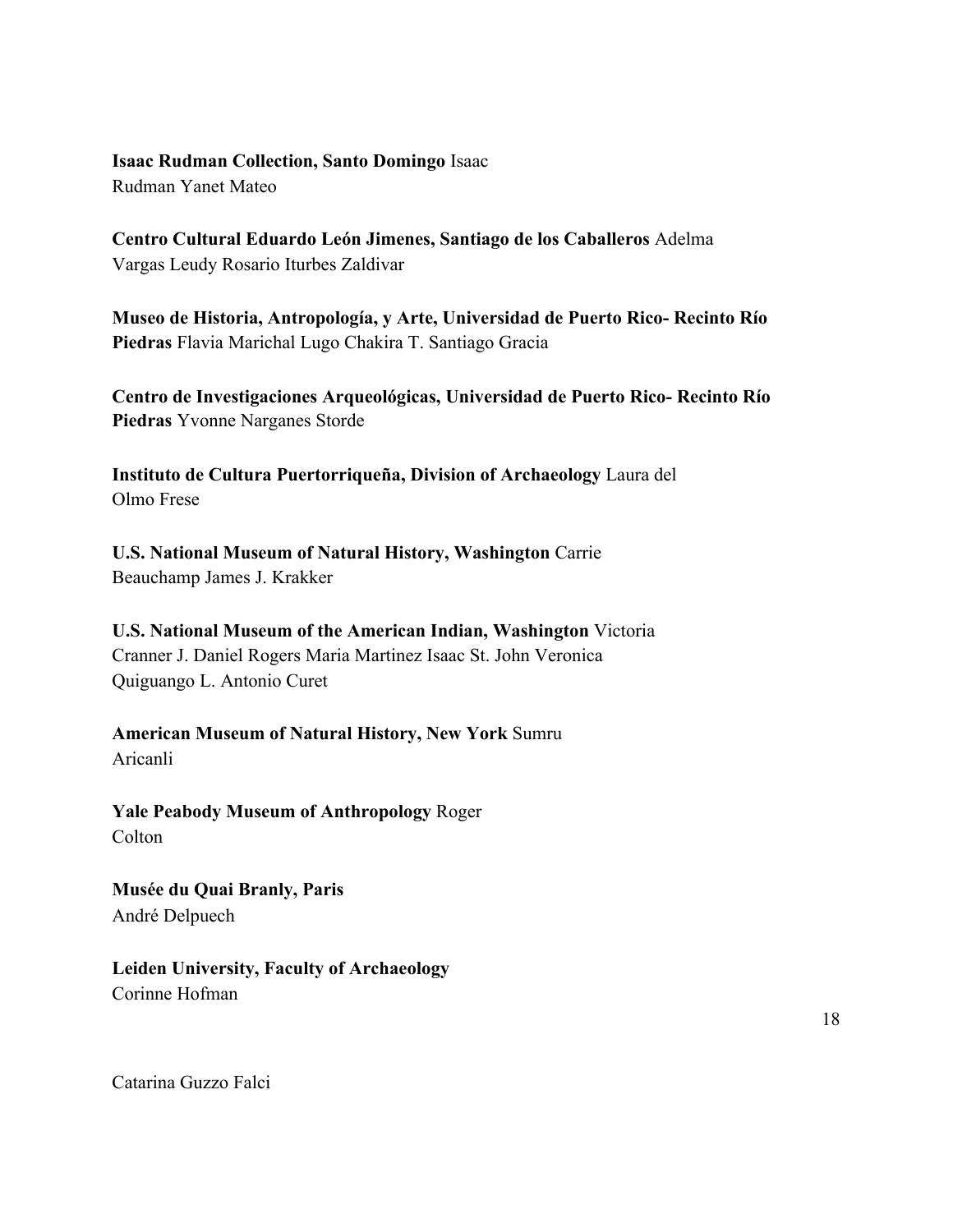# **World Museum, Liverpool**

Joanna Ostapkowicz

# **5. Bibliography: Indigenous Portable Art and Mythology, Greater Antilles**

Alcina Franch, José 1982 Religiosidad, alucinógenos y patrones artísticos Taínos. *Boletin del Museo del Hombre Dominicano* 17:103-118.

Alegría, Ricardo 1978 *Apuntes en torno a la mitología de los Indios Taínos de las Antillas Mayores y sus orígenes Suramericanos*. Centro de Estudios Avanzados de Puerto Rico y el Caribe, San Juan.

Alegria, Ricardo E. 1981 *El uso de la incrustacion en la escultura de los indios antillanos*. Centro de Estudios Avanzados de Puerto Rico y el Caribe, San Juan.

Allaire, Louis 1981 The Saurian Pineal Eye in Antillean Art and Mythology. *Journal of Latin American Lore*. 7(1):3-22.

Álvarez Conde, José 1960 El arte precolombino en Cuba. *Revista de la Junta Nacional de Arqueología y Etnología*, 4a época (1):105-128. Havana.

Arrom, José Juan 1971 El mundo mítico de los Taínos: notas sobre el ser suprimo. *Revista Dominicana de Arqueología y Antropología* 1:181-200. Santo Domingo, Dominican Republic.

Arrom, José Juan 1989 *Mitología y artes prehispánicas de las Antillas*, 2nd edition, revised and expanded. Siglo XXI, Mexico.

Arrom, José Juan 1997 The Creation Myths of the Taíno. In *Taíno: Pre-Columbian Art and Culture from the Caribbean*, edited by F. Bercht, E. Brodsky, J. A. Farmer, and D. Taylor, pp. 68-79. Monacelli Press, New York.

Arrom, José Juan and Manuel García Arévalo 1988 *El muciélago y la lechuza en la cultura Taína*. Fundación García Arévalo, Santo Domingo.

Baztán Rodrigo, Francisco Javier

1971-72 Los amuletos precolombinos de Santo Domingo. *Revista Dominicana de Arqueología*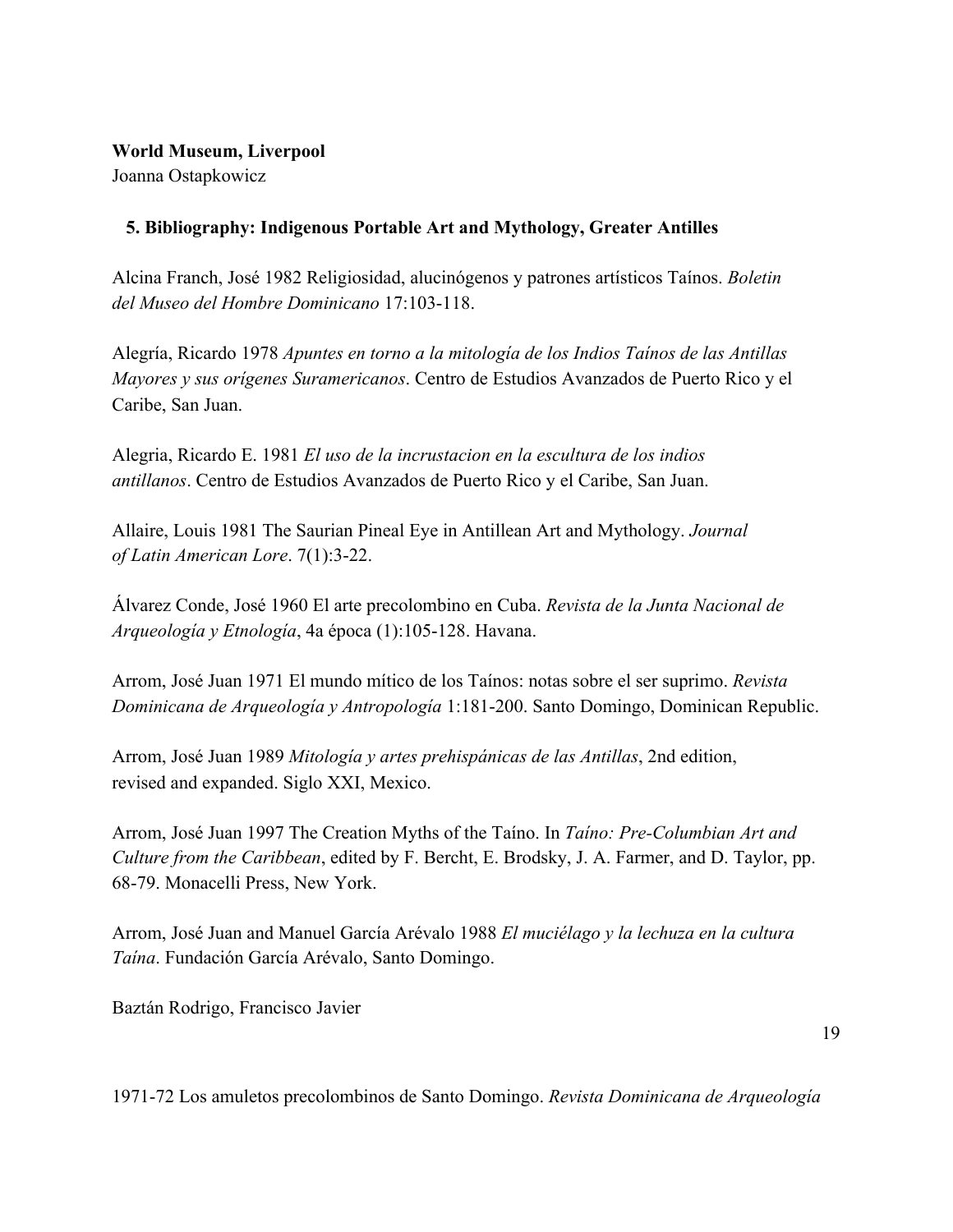*y Antropología* Año 2, Vol. 2 (2-3):196-293.

Boomert, Arie 1987 Gifts of the Amazons: "Green Stone" Pendants and Beads as Items of Ceremonial Exchange in Amazonia and the Caribbean. *Antropológica* 67:33-54.

Booy, Theodoor de 1916 Certain Similarities in Amulets from the Northern Antilles. In *Holmes Anniversary Volume, Anthropological Essays*, pp. 24-30. Privately published, Washington, D.C.

Celaya González, Miriam, y Pedro Pablo Godo Torres 2000 Llora-lluvia: expresiones mítico-artísticas en la alfarería aborigen. *El Caribe Arqueológico* 4:70-84. Casa del Caribe, Santiago de Cuba.

Chanlatte Baik, Luis, y Yvonne Narganes Storde 2005 *Cultura La Hueca*. Museo de Historia, Antropología y Arte, Universidad de Puerto Rico, Recinto de Río Piedras.

Checa González, Ángel, and Niurka Pérez Pérez 2000 Representaciones plásticas de afecciones osteoarticulares en el arte Taíno. *El Caribe Arqueológico* 4:59-63. Casa del Caribe, Santiago de Cuba.

Curet, L. Antoinio, editor 2002 *Catálogo del centro ceremonial indígena de Tibes*. Municipio de Ponce, Puerto Rico.

Dacal Moure, Ramón, and Ernesto Navarro 1972 *El idolo de Bayamo*. Publications 3, Museo Antropológico Montané, Havana.

Dacal Moure, Ramón, and Lourdes Domínguez 1988 El arte agroalfarero de Cuba. *Revolución y Cultura* 4:32-37. Havana.

Dacal Moure, Ramón, and Manuel Rivero de la Calle 1996 *Art and Archaeology of Pre-Columbian Cuba*. University of Pittsburgh Press, Pittsburgh, Pennsylvania.

Dominguez, Lourdes 1980 *Algunos aspectos sobre el arte de los grupos aborigenes agroalfareros de Cuba*. Manuscript on file, Instituto Cubano de Antropología, Havana.

Duerden, J. E. 1897 Aboriginal Indian Remains in Jamaica. *Journal of the Institute of Jamaica* 2(4):1-51.

Estrada Torres, Arístedes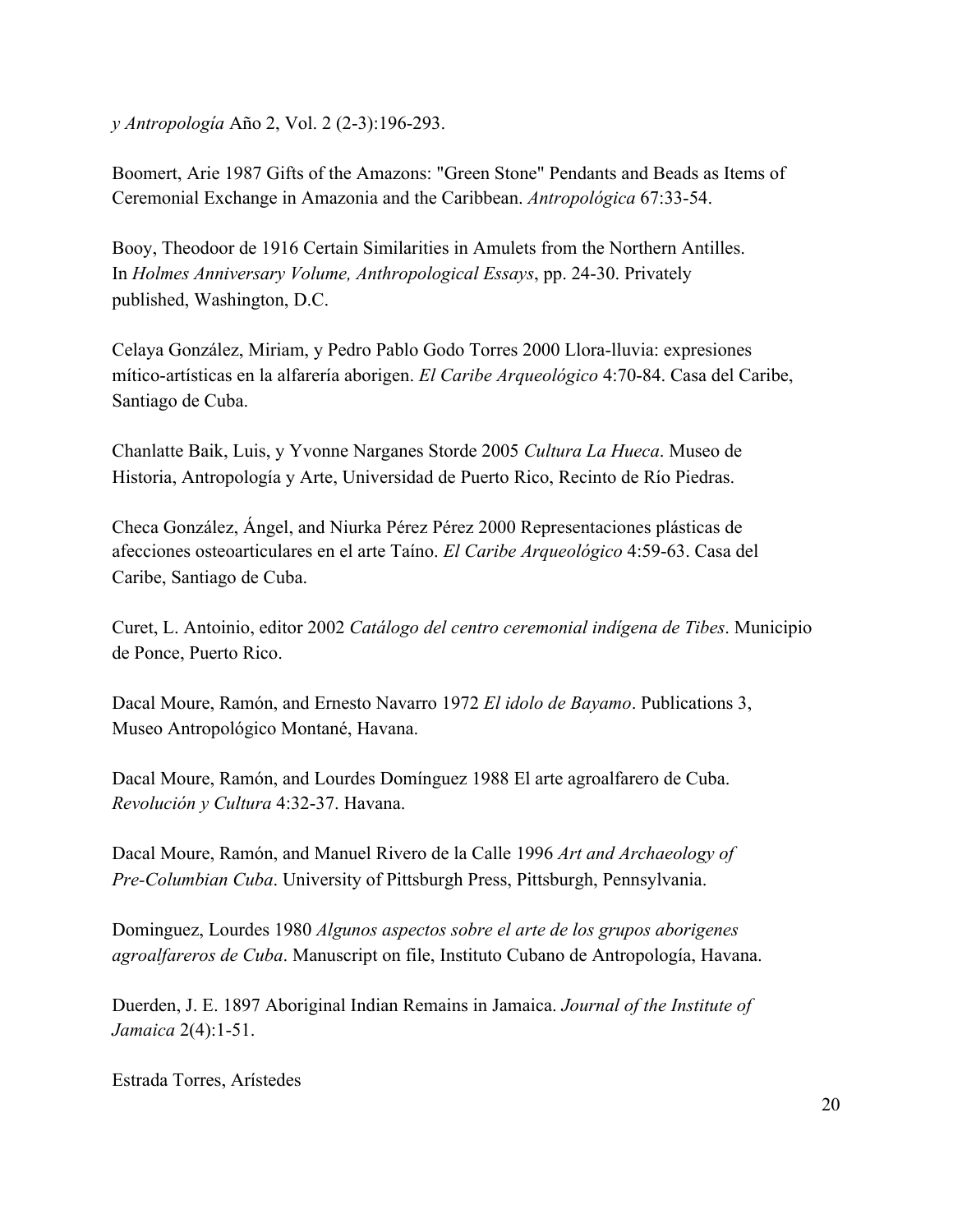1978 *Evidencias patológicas en algunas obras Tainas*. Publicación del Grupo Enriquillo, No. 1. Azua, Dominican Republic.

Fanego, Niurka D. Alfonso 1992 La escultura aborigen Aruaca de Cuba. Unpublished licenciate thesis, University of Havana.

Fernandez-Mendez, Eugenio 1993 *Art and Mythology of the Taíno Indians of the Greater West Indies*. Esmaco Printers, Río Piedras.

Racso FernándezOrtega and Juan Cuza Huart 2010 Opiyelguobirán y Maquetaurie Guayaba. Nueva propuesta de interpretación. *Cuba Arqueológica, Revista Digital de Arqueología de Cuba y el Caribe*. 3(2).

Fernández Ortega, Racso, Dany Morales Valdés, and Victorio Cué 2013 Algunas consideraciones sobre las representaciones de la columna vertebral en el dibujo rupestre de los grupos agricultores de las Antillas. In *IFRAO Proceedings, American Indian Rock Art* 40:1257-1282.

Fernández Ortega, Racso, Dany Morales Valdés, and Liamne Torres La Paz 2012 La cosmovisión relacionada con el agua en los grupos agricultores, su simbología y significado: región de Báguano, Holguín, Cuba. Ciencia ergo sum: 19(2):145-155. Universidad Autónoma del Estado de México.

Fewkes, Jesse Walter 1903a Precolumbian West Indian Amulets. *American Anthropologist*, n.s., 5:679-691.

Fewkes, Jesse Walter 1903b Preliminary Report on an Archaeological Trip to the West Indies. *Smithsonian Miscellaneous Collections* 45:112-133.

Fewkes, Jesse Walter 1907 *The Aborigines of Puerto Rico and Neighboring Islands*. 25th Annual Report of the Bureau of Ethnology, pp. 5-234. Smithsonian Institution, Washington, D.C.

García Arévalo, Manuel A. 1977 *El arte taino de la Republica Dominicana*. Museo de Hombre Dominicano and Fundación García Arevalo, Barcelona.

García Arévalo, Manuel A. 1984 El murciélago en la mitología y el arte Taino. *Boletín del Museo del Hombre Dominicano* 19:45-55.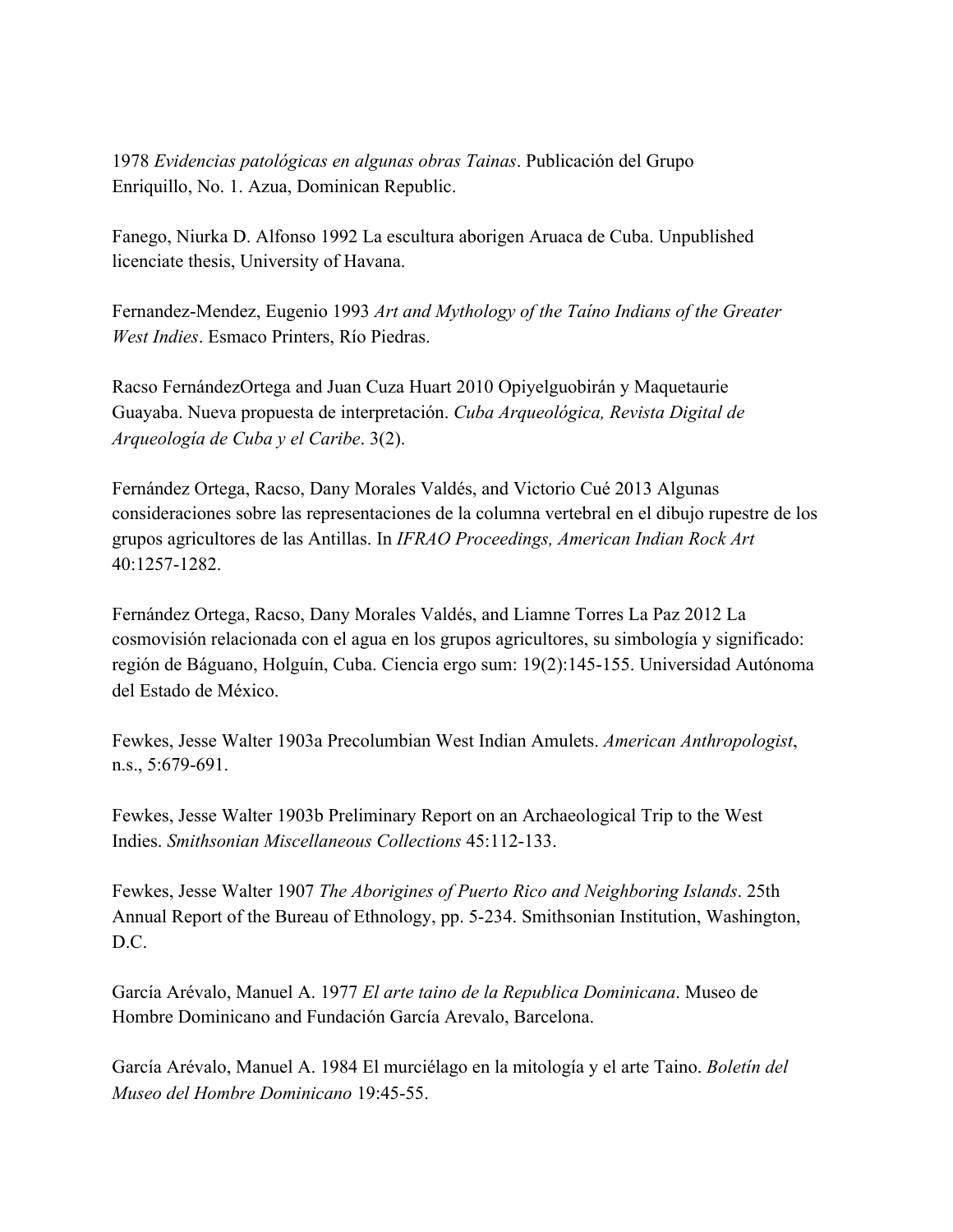García Arévalo, Manuel A. 1988 Precisiones acerca de los signos en el arte Taíno. *Boletin del Museo del Hombre Dominicano* 21:3-22.

García Arévalo, Manuel A. 1989 *Los signos en el arte Taíno*. Serie Monográfica No. 25. Fundación García Arévalo, Santo Domingo, Dominican Republic.

García Arévalo, Manuel A. 1997 The Bat and the Owl: Nocturnal Images of Death. In *Taíno: Pre-Columbian Art and Culture from the Caribbean*, edited by F. Bercht, E. Brodsky, J. A. Farmer, and D. Taylor, pp. 112-123. Monacelli Press, New York.

García Arévalo, Manuel A. 2003 La frontera tipológica entre los objetos líticos de la cultura Taína. *Proceedings of the XX International Congress for Caribbean Archaeology*, edited by Clenis Tavárez María and Manuel A. García Arévalo, vol 1, pp. 263-272. Museo del Hombre Dominicano, Santo Domingo.

García Castañeda, J. A. 1937 *Cuaderno ornamentos*. Publications of the García Fería private collection, Holguín, Cuba.

García-Goyco, Osvaldo 1984 *Influencias Mayas v Aztecas en los Taínos de las Antillas Mayores*. Ediciones Xibalbay, San Juan.

Godo Torres, Pedro Pablo 1995 Cemíes. Idolos aborígenes de Cuba. In *Taíno: Arqueología de Cuba*, CD-ROM published by the Centro de Antropología y CEDISAC, Colima, Mexico.

Godo Torres, Pedro Pablo 2003 Arte aborigen de Cuba: una mirada desde la arqueología. *Catauro: Revista Cubana de Antropología* 5(8):125-143.

Godo Torres, Pedro Pablo, and Miriam Celaya González 1990 Expresiones mitológicas en los burenes de Cuba. *Anuario de Arqueología 1988*, pp. 152-184. Editorial Academia, Havana.

Guarch Delmonte, José M., and Alejandro Querejeta Barceló 1992 *Mitología aborigen de Cuba*. Deidades y Personajes. Publicgraf, Havana.

Guarch Delmonte, José M., and Alejandro Querejeta Barceló 1993 *Los cemés olvidados*. Publicgraf, Havana.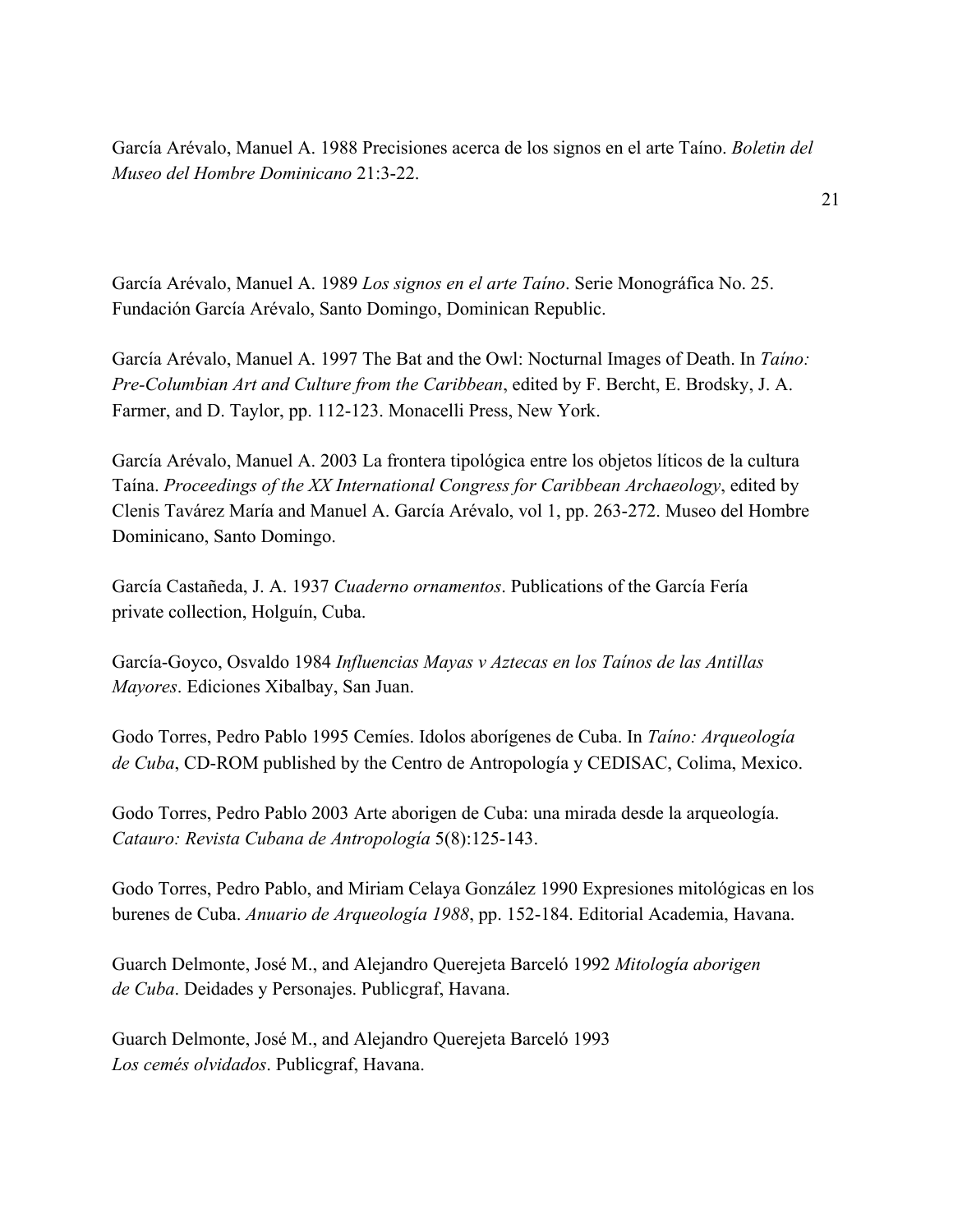Guerrero, Myrna, editor 2012 *Taínos: Orígenes, Cultura, Creencias, Herencia*. Odebrecht, Santo Domingo, Dominican Republic.

Gutiérrez Calvahe, Divaldo, Racso Fernández Ortega, and José B. González

2007 El petroglifo del Maffo. Un enfoque preliminar a su historia y funcionalidad. *Boletín del Gabinete de Arqueología* 7:72-84. Office of the City Historian, Havana.

Guzmán Vilar, L., and B. Dávila Abreu 2002 Estudio estético de adornos corporales de aborígenes agricultores del área arqueológica de Banes. Unpublished licenciate thesis, University of Oriente, Santiago de Cuba

Helms, Mary W. 1986 Art Styles and Interaction Spheres in Central America and the Caribbean: Polished Black Wood in the Greater Antilles. *Journal of Latin American Lore* 12(1):25- 43.

Hernández Oliva, Carlos A., and Lisette Roura Álvarez 2001 Reflexiones en torno al tema de la muerte en la mitología y la plástica Aruaca. *Boletin del Gabinete de Arqueología* 1:36-44. Office of the Historian of the City of Havana.

Herrera Fritot, René 1940 Un nuevo dujo Taíno en las colecciones del Museo Antropológico Montané de la Universidad de La Habana. *Revista de Arqueología y Etnología*, año 2(4):26-31. Havana.

Herrera Fritot, René 1946 Tres notas para la arqueología indocubana: asas sonajeros. Tres épocas en un litoglifo. Notable similitud entre dos pendientes. *Revista de Arqueología y Etnología*, 2a época, año 1(1):37-56. Havana.

Herrera Fritot, René 1947 Tres tipos de objetos indoarqueológicos de Santo Domingo. *Revista de Arqueología y Etnología*, 2a época, año 2(4-5):125-145. Havana.

Herrera Fritot, René 1948 *Ejemplares únicos y ejemplares escasos de la arqueología indocubana en el Museo Guamá*. Contribuciones del Grupo Guamá, No. 14. Havana.

Herrera Fritot, René 1950 Arqueolitos zoomorfos en las antillas mayores. *Boletín de Historia Natural* 3:140-149. Havana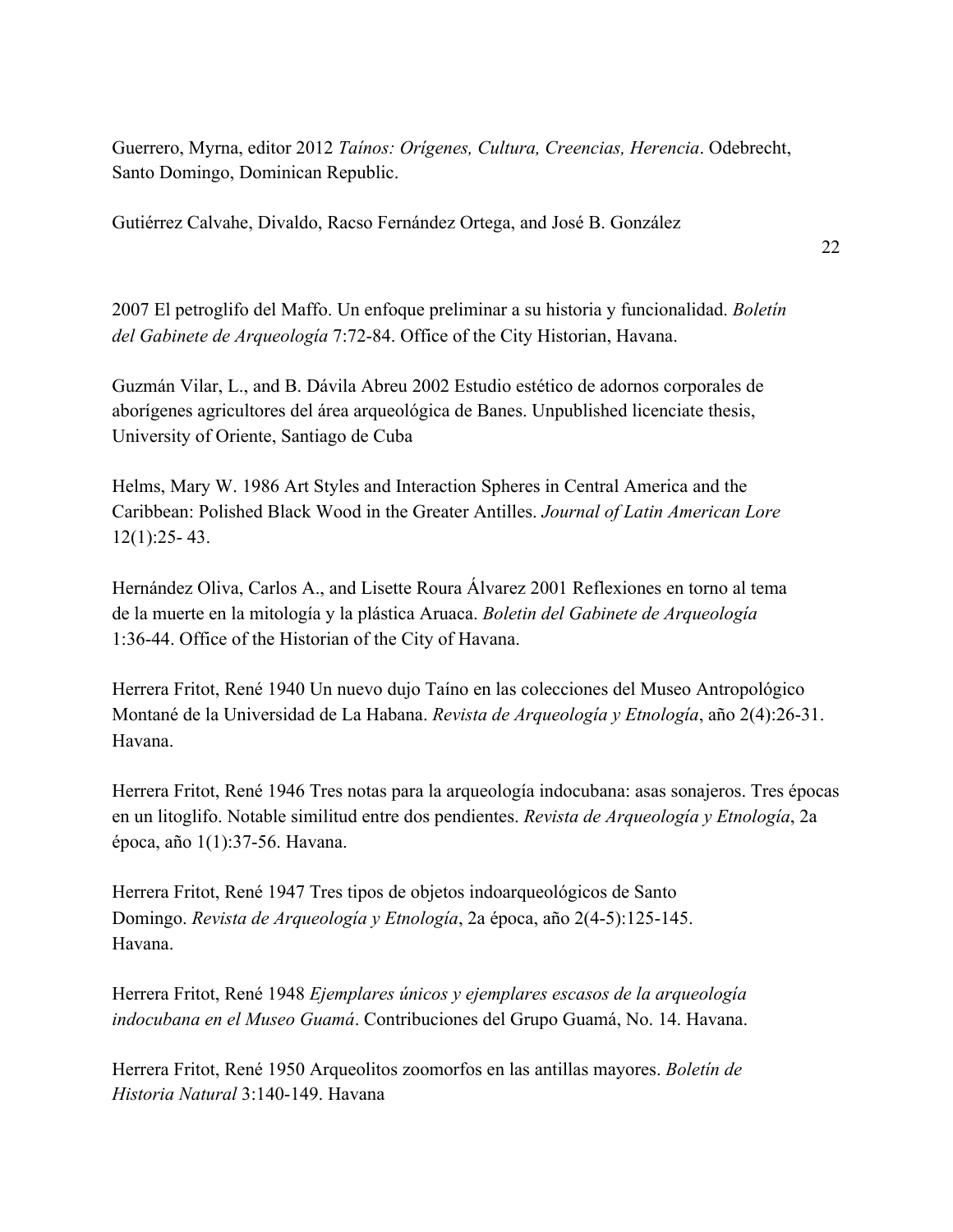Herrera Fritot, René 1952 Arquetipos zoomorfos en las antillas mayores. *Revista de Arqueología y Etnología*, 2a época, año 7(15-16):215-226. Havana.

Herrera Fritot, René 1964 *Estudio de las hachas liticas antillanas*. Comisión Nacional de la Academia de Ciencias, Havana.

23

Hostos, Adolfo de 1923a Three Pointed Stone Zemi or Idols from the West Indies: An Interpretation. *American Anthropologist* 25(1):56-71.

Hostos, Adolfo de 1923b Anthropomorphic Carvings from the Greater Antilles. *American Anthropologist* 25:525-558.

Hostos, Adolfo de 1924 Antillean Fertility Idols and Primitive Ideas of Plant Fertilization Elsewhere. In *Proceedings of the 21<sup>st</sup> International Congress of Americanists*, pp. 247-252. The Hague.

Hostos, Adolfo de 1941 *Anthropological Papers*. Office of the Historian, Government of Puerto Rico, San Juan.

Jardines Macías, Juan E., and Juan Calvera Rosés 1997 Estudio técnico-estilístico de objetos de carácter superestructural de los grupos aborígenes agroceramistas de las antillas. *El Caribe Arqueológico* (2):50-63. Casa del Caribe, Santiago de Cuba.

Jiménez Lambertus, Abelardo 1978 Representación simbólica de la tortuga mítica en el arte cerámico Taíno. *Boletin del Museo del Hombre Dominicano* 11:63-79.

Joyce, T. A. 1907 Prehistoric Antiquities from the Antilles, in The British Museum. In *Journal of the Royal Anthropological Institute of Great Britain and Ireland* 37:402-420.

Kay, Katheryne 1976 A Survey of Antillean Sculptured Stone. In *Proceedings of the Sixth International Congress for the Study of Pre-Columbian Cultures of the Lesser Antilles*, pp. 187-199. Department d' Histoire et d'Archeologie, U.E.R. Lettres 97. Pointe a Pitre Guadeloupe.

Kerchache Jacques 1994 *L'Art Taino. L'Art des Sculpteurs Tainos Chefs-D'Oeuvre des Grandes Antilles PreColombiennes*. Musée du Petit Palais, Paris.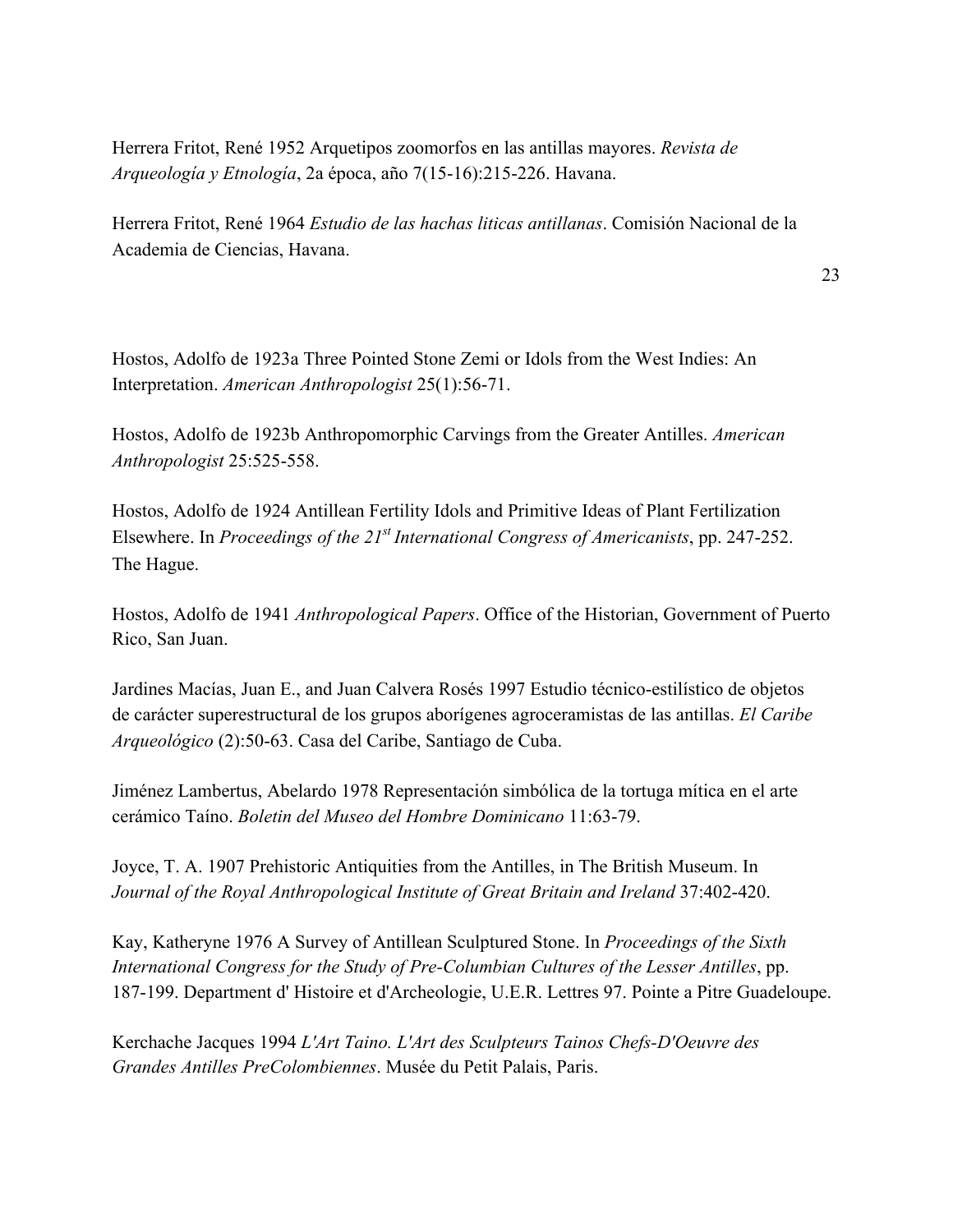Krieger, Herbert W. 1929 *Archaeological and Historical Investigations in Samaná, Dominican Republic*. Smithsonian Institution, United States National Museum, Bulletin No. 147. Washington, D.C.

López-Baralt, Mercedes

24

1977 *El mito Taíno: raíz y proyecciones en la amazonia continental*. Ediciones Huracán, Puerto Rico. López-Baralt, Mercedes 1985 *El mito Taíno: Levi-Strauss en las Antillas*. Ediciones Huracán, Puerto Rico.

Lovén, Sven 1935 *Origins of the Tainan Culture, West Indies*. Elanders Boktryckeri Aktiebolag, Göteborg.

Maciques Sánchez, Esteban 1992 Idolillos colgantes de piedra en la cultura Taína, Cuba. EstudiosCulturales2003.es.

http://www.estudiosculturales2003.es/libros/indice\_idolilloscolgantesdepiedratainos\_ cuba.html. Consulted 2-5-2013.

Maciques Sánchez, Esteban 2018 Idolillos colgantes de piedra en la cultura Taína, Cuba. EstudiosCulturales2003.es.

http://www.estudiosculturales2003.es/libros/IdolillosColgantesdePiedraenlaCulturaTa inaCuba-EECC2018.pdf. Paginated pdf copy of the 1992 study. Consulted 3-2-2018.

Maciques Sánchez, Esteban 1993 Una jicotea, en piedra y palabra, recorre el caribe. *Del Caribe* 20:71-76. Santiago de Cuba.

Mason, Otis T. 1877 *The Latimer Collection of Antiquities from Porto Rico in the National Museum*. Smithsonian Report for 1876, pp. 372-393. Smithsonian Institution, Washington, D.C.

McGinnis, Shirley 1997a *Ideographic Expression in the Precolumbian Caribbean*. Ph.D. dissertation, Department of Anthropology, University of Texas at Austin.

McGinnis, Shirley 1997b Zemi Three-Pointer Stones. In *Taíno: Pre-Columbian Art and Culture from the Caribbean*, edited by F. Bercht, E. Brodsky, J. A. Farmer, and D. Taylor, pp. 92-105. Monacelli Press, New York.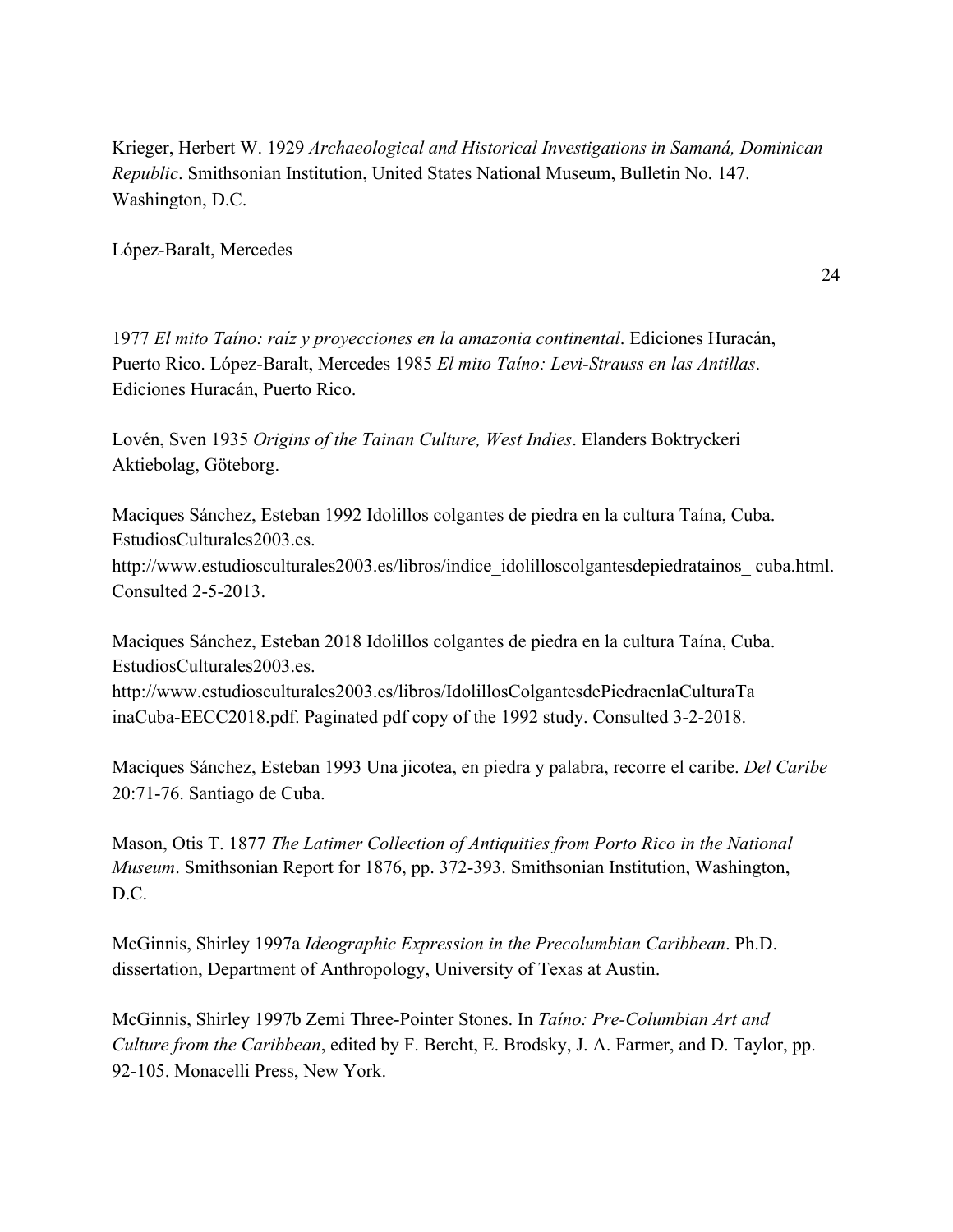Mol, Angus A. A. 2007 *Costly Giving, Giving Guaízas: Towards an Organic Model of the Exchange of Social Wealth in the Ceramic Age Caribbean*. Sidestone Press, Leiden.

Montás, Onorio 1983 *Arte Taíno*. Banco Central de la República Dominicana, Santo Domingo, Dominican Republic.

Montas, Onorio, Pedro Jose Borrell, and Frank Moya Pons

25

1985 *Arte Taíno*. Second edition. Banco Central de la República Dominicana, Santo Domingo. Morales Patiño, Oswaldo 1942 *Las olivas sonoras en México y en Cuba*. Contribución del Grupo Guamá, Antropología, No. 2.

Morbán Luacer, F. 1988 El murciélago: sus representaciónes en el arte y la mitilogía precolumbina. *Boletin del Museo del Hombre Dominicano* 21:37-57.

Morbán Luacer, F. 1943 La religión de las indigenas antillanos. In *Actos y Documentos. Primer Congreso Histórico Interamericano*, pp. 292-357.

Mosquera, G. 1983 *Exploraciones en la plástica cubana*. Editorial Letras Cubanas, Havana.

Museo Arqueológico Regional, Altos de Chavón 1992 *Catalogo conmemorativo V centenario 1492 – 1992*. Fundación Centro Cultural Altos de Chavón, La Romana, Dominican Republic.

Museo de Historia, Antropología y Arte 2007 *Taínos: objetos ceremoniales*. Museo de Historia, Antropología y Arte, Universidad de Puerto Rico, Recinto de Río Piedras.

Oliver, José R. 1997 *El centro ceremonial de Caguana*. Fundación Antropológica, Arqueológica e Histórica de Puerto Rico.

Oliver, José R. 2008 El Universo Material y Espiritual de los Taínos. In *El Caribe Precolumbino: Fray Ramón Pané y El Universo Taíno*, edited by José R. Oliver, Colin McEwan, and Anna Casas Gilberga, pp. 137-201. Ministerio de Cultura, Barcelona.

Oliver, José R. 2009 *Caciques and Cemí Idols: The Web Spun by Taíno Rulers Between Hispaniola and Puerto Rico*. University of Alabama Press, Tuscaloosa.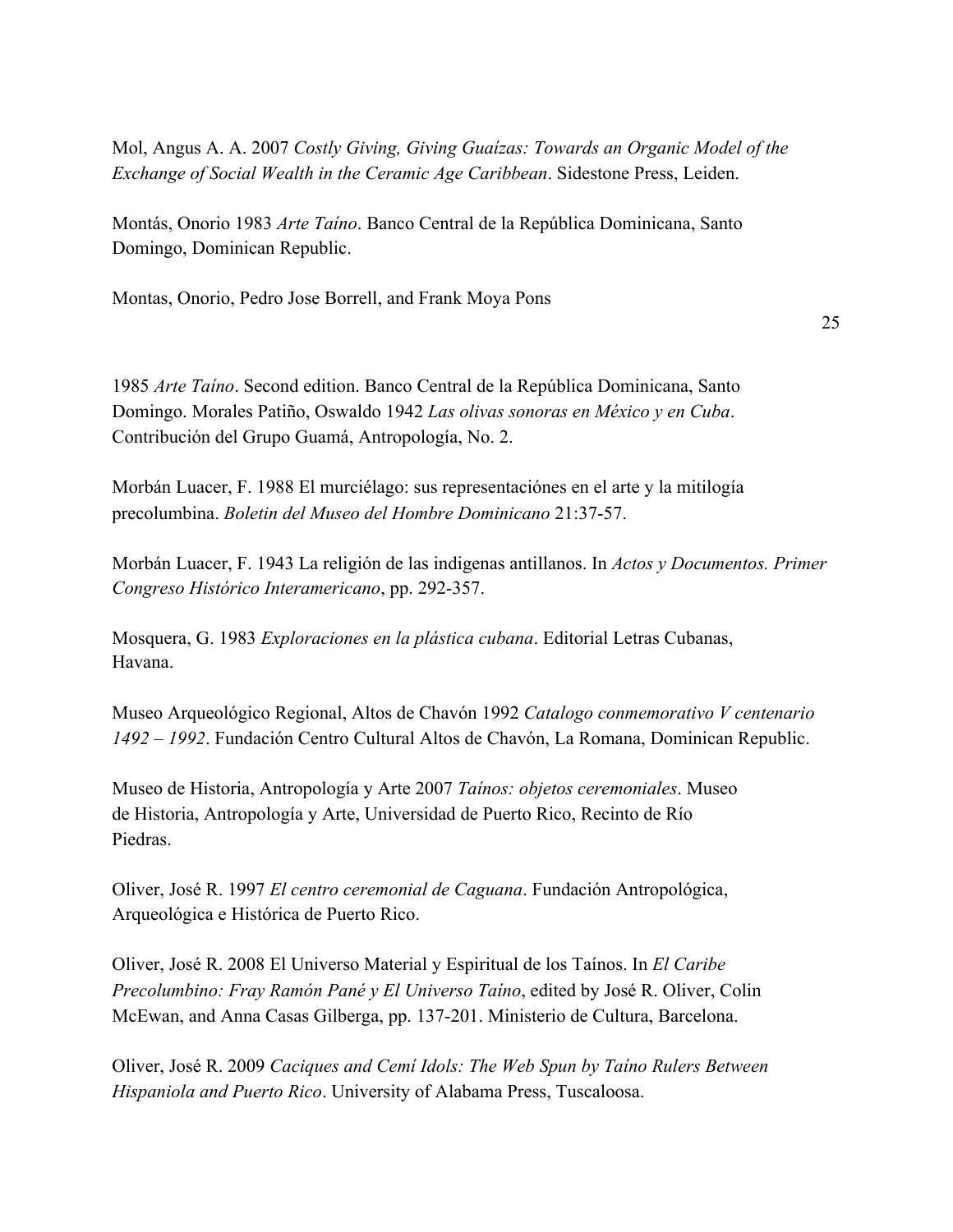Olsen, Fred 1980 The Arawaks - Their Art, Religion, and Science. In *Proceedings of the Eighth International Congress for the Study of the Pre-Columbian Cultures of the Lesser Antilles*, edited by Suzanne M. Lewenstein, pp. 3-42. Arizona State University Press, Tempe.

Ortega, Elpidio José 2001 *Los objetos de concha de la prehistoria de Santo Domingo*. Publicaciones de la Academía de Ciencias de la República Dominicana, Santo Domingo.

26

Ortega Pereya, Ovidio 1995 *El complejo sincretismo cultural neolítico de Cuba*. Asociación Económica Internacional Sermar and Ramal Ventures, Ltd. Havana.

Ortiz, Fernando 1947 *El huracán. Su mitología y sus símbolos*. Fondo de Cultura Económica, Mexico- Buenos Aires.

Ostapkowicz, Joanna M. 1997 To be Seated with "Great Courtesy and Veneration": Contextual Aspects of the Taíno Duho. In *Taíno: Pre-Columbian Art and Culture from the Caribbean*, edited by F. Bercht, E. Brodsky, J. A. Farmer, and D. Taylor, pp. 56-67. Monacelli Press, New York.

Ostapkowicz, Joanna, Alex Wiedenhoeft, Christopher Bronk Ramsey, Erika Ribechini, Samuel Wilson, Fiona Brock, and Tom Higham 2011 'Treasures . . . of Black Wood, Brilliantly Polished': Five Examples of Taíno Sculpture from the Tenth–Sixteenth Century Caribbean. *Antiquity* 85:942-959.

Ostapkowicz, Joanna, Christorpher Bronk Ramsey, Fiona Brock, Tom Higham, Alex C. Wiedenhoeft, Erika Ribechini, Jeanette J. Lucejko, and Samuel Wilson 2012 Chronologies in Wood and Resin: AMS <sup>14</sup>C Dating of Pre-Hispanic Caribbean Wood Sculpture. *Journal of Archaeological Science* 39:2238-2251.

Ostapkowicz, Joanna, Christopher Bronk Ramsey, Fiona Brock, Caroline Cartwright, Rebecca Stacey, and Mike Richards 2013 Birdmen, Cemís and Duhos: Material Studies and AMS <sup>14</sup>C Dating of Pre- Hispanic Caribbean Wood Sculptures in the British Museum. *Journal of Archaeological Science* 40:4675-4687.

Pané, Ramón 1999 *An Account of the Antiquities of the Indians*. Introductory study, notes,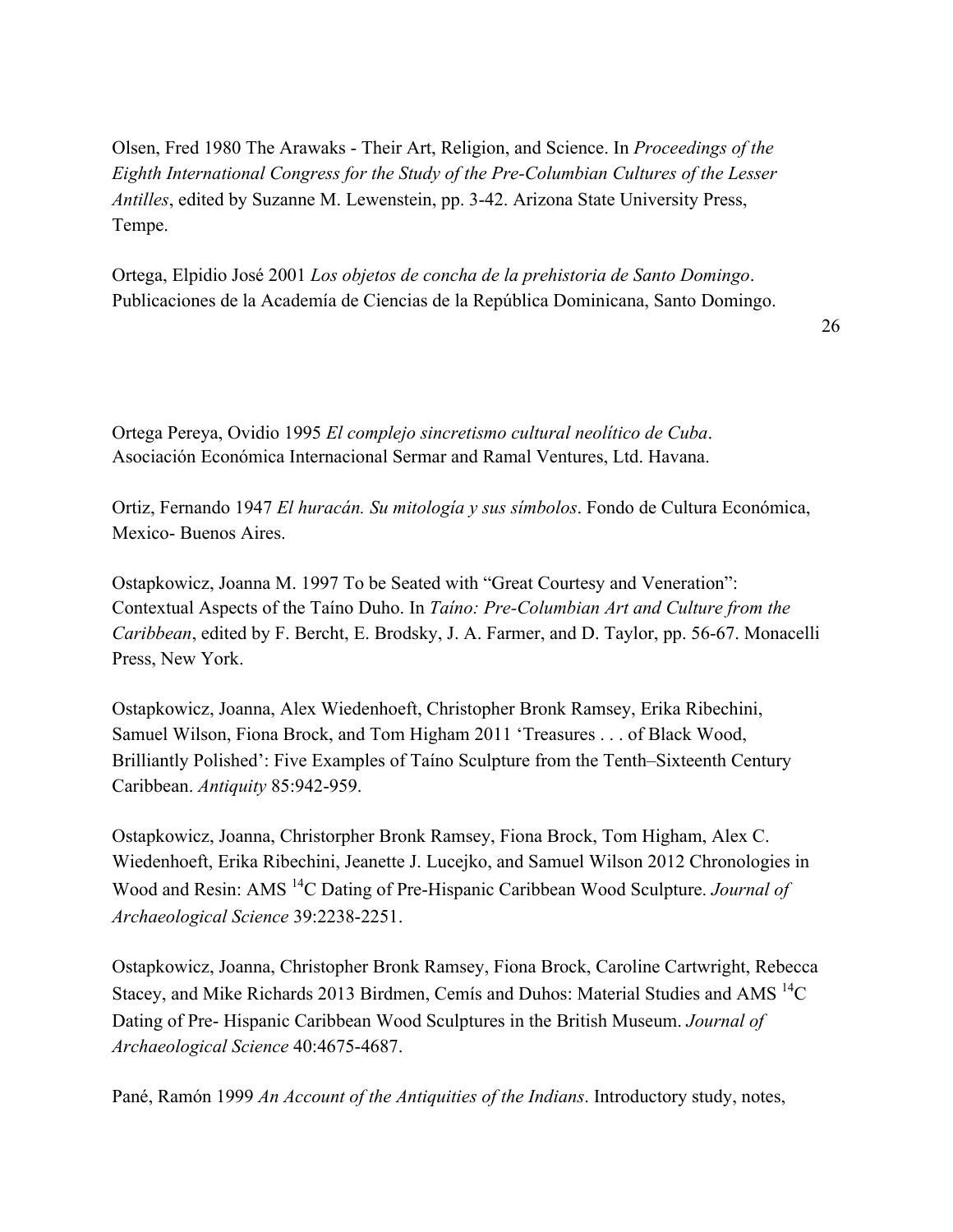and appendices by José Juan Arrom. Translated by Susan C. Griswold. Duke University Press, Durham.

Rivero de la Calle, Manuel 1984 Estudio comparativo y localización del hacha de ceremonia de Cueva Ponce. *Revista de la Universidad de Oriente* 55:147-157, Santiago.

Robiou Lamarche, Sebastián 1984 Astronomy in Taíno Mythology. *Archaeoastronomy* 7:110-115.

Robiou Lamarche, Sebastián

27

1986 Ida y vuelta a guanín: un ensayo sobre la cosmovisión Taina. In *Myths and the Imaginary in the New World*, edited by E. Magaña and P. Mason, pp. 459-498. Centrum voor Studie en Documentatie van Latijn Amerika, Amsterdam.

Robiou Lamarche, Sebastián 1989 Mitología y astronomía caribe según los cronistas franceses y el dictionnaire caraibe francais del Padre Raymond Bretón (1665). *Boletín del Museo del Hombre Dominicano* 22:199-222.

Robiou Lamarche, Sebastián 1992 *Encuentro con la mitología Taína*. Editorial Punto y Coma, San Juan, Puerto Rico.

Robiou Lamarche, Sebastián 1994 Iconografia de murciélago de la prehistoria antillana. *Boletín del Museo del Hombre Dominicano* 26:93-111.

Robiou Lamarche, Sebastián 2004 La gran serpiente en la mitología taína. *Gabinete de Arqueología Boletín* 3:51-58.

Rodríguez Arce, C. 2000 Apuntes sobre la figura del murciélago en la iconografía prehispánica de Cuba. *El Caribe Arqueológico* 4:94-99. Casa del Caribe, Santiago de Cuba.

Rodríguez Cullel, Caridad 1986 *Cemíes de Cuba. Arqueología de Cuba*. Primer simposio mundial de arte rupestre. Palacio de las Convenciones, Havana, Cuba.

Rodriguez Lopez, Miguel 1992 El jaguar domesticado: Simbolismo del perro en las culturas precolombinas de Puerto Rico y el Caribe. Paper presented to the X Simposio Internacional ALILA/LAILA, San Juan, Puerto Rico.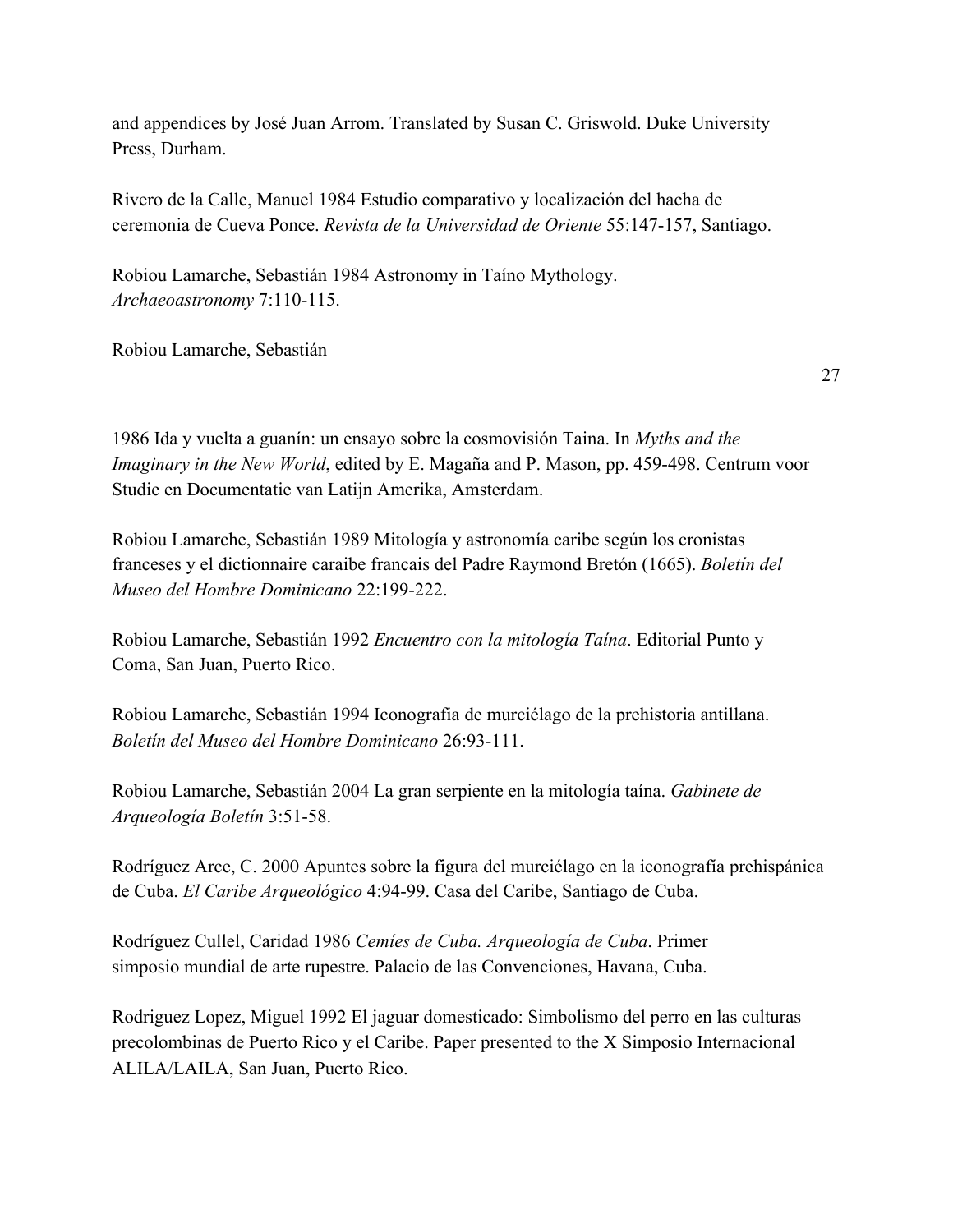Rodríguez Matamoros, Marcos 2004 *Historia de Cienfuegos. Los aborígenes de Jagua*. Ediciones Mecenas, Cienfuegos, Cuba.

Roe, Peter G. 1989 The Best Enemy is a Drilled, Defunct and Decorated Enemy: Human Corporeal Art in Precolumbian Puerto Rico." Paper presented at the 12th Congress, International Association for Caribbean Archaeology, Curaçao.

Roe, Peter G. 1995 Utilitarian Sculpture: Pictorial Kinesics and Dualism in Dominican Republic Chican Ostionoid Pottery. Paper presented at the 16th Congress, International Association for Caribbean Archaeology, Basse-Terre, Guadeloupe.

Roe, Peter G. 1997 Just Wasting Away: Taíno Shamanism and Concepts of Fertility. In *Taíno: Pre- Columbian Art and Culture from the Caribbean*, edited by F. Bercht, E. Brodsky, J. A. Farmer, and D. Taylor, pp. 124-157. Monacelli Press, New York. Russell, A. D. 1926 Stone Collars and Elbow Stones. *Man* 142:213-216.

Samson, Alice V. M., and Bridget M. Waller 2010 Not Growling but Smiling: New Interpretations of the Bared-Teeth Motif in the Pre-Columbian Caribbean. *Current Anthropology* 51:425-433.

Scott, John F. 1985 The Art of the Taíno from the Dominican Republic. University Gallery and Center for Latin American Studies, University of Florida, Gainesville.

Sellón, Michael 1973a Exploring the Enigmatic Tri-Point. *Indian Notes* 9(2):51-64. Museum of the American Indian, New York.

Sellón, Michael 1973b The Janus Mode in Tainan Imagery. *Indian Notes* 9(4):119-128.

Stevens-Arroyo, Antonio M. 1988 *Cave of the Jagua: The Mythological World of the Taínos*. University of New Mexico Press.

Suró, Dario 1966 Sobre artistas y buhos. La escultura Taína. *Revista América*, June. Washington, D.C.

Valcárcel Rojas, Roberto 1994 Olivas grabadas: caracoles del arte aborigen en Cuba. *Museológicas* 2(2-3):115– 131. Universidad de Tolima, Ibagué, Colombia.